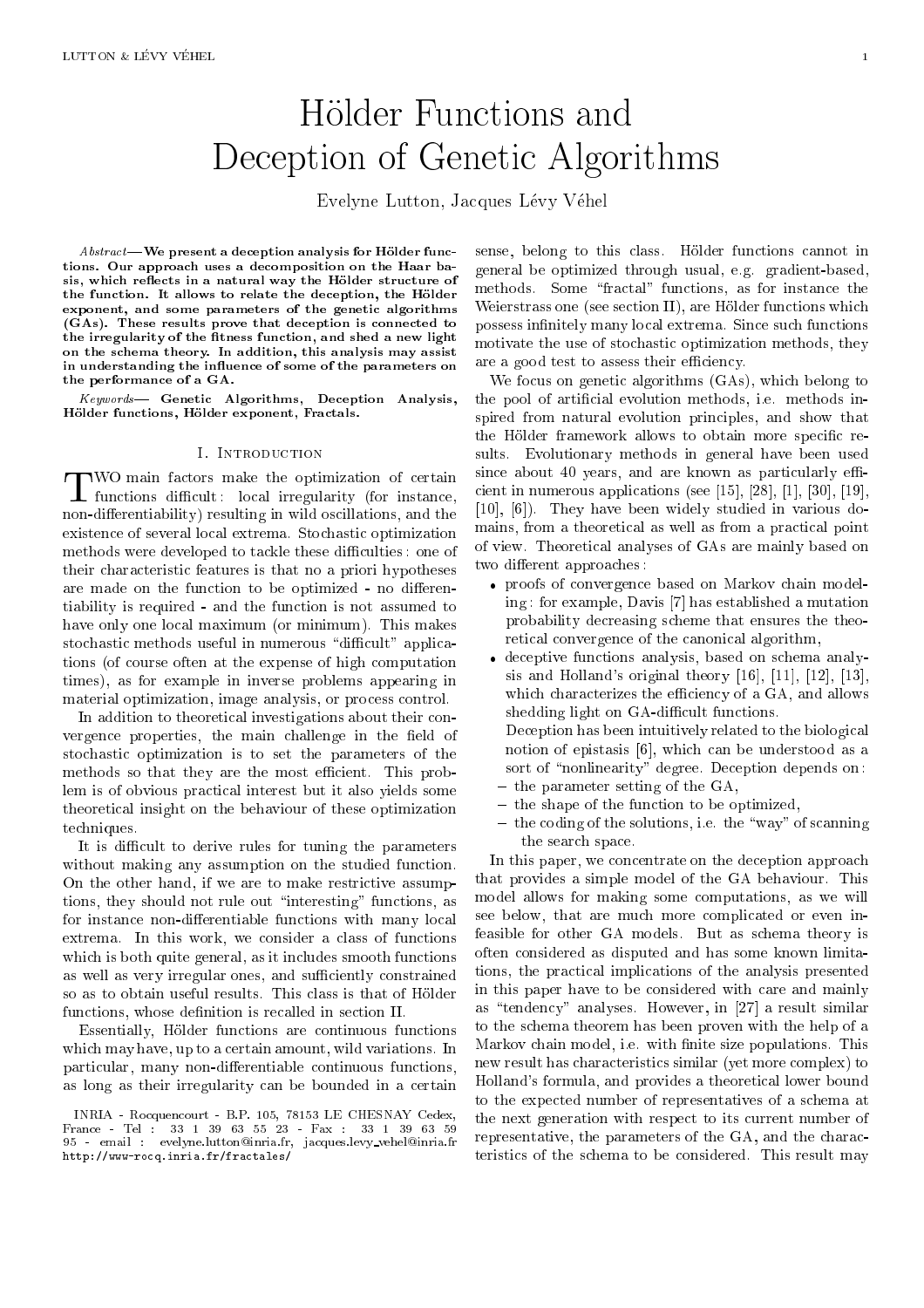shed a new light on the validity of some qualitative results derived from the schema theory.

Section III recalls some basic facts about deception analysis. In section IV, a deception analysis is made for Holder functions, and in section V, we analyze the influence of the parameter on deception. We conclude in section VI with some considerations about the usefulness and the limitations of this analysis.

# II. HÖLDER FUNCTIONS

Definition 1 (Hölder function of exponent  $h$ ) Let  $(X, d_X)$  and  $(Y, d_Y)$  be two metric spaces. A function  $F: X \to Y$  is called a Hölder function of exponent  $h \geq 0$ , if for each  $x, y \in X$  such that  $d_X(x, y) < 1$ , we have:

$$
d_Y(F(x), F(y)) \le k \cdot d_X(x, y)^h \qquad (x, y \in X) \qquad (1)
$$

for some constant  $k > 0$ .

The following results are classical :

Proposition 1: If  $F$  is Hölder with exponent  $h$ , it is Holder with exponent h for all  $h \in (0, h]$ .

*Proposition 2:* Let  $F$  be a Hölder function. Then  $F$  is continuous.

Although a Hölder function is always continuous, it need not be differentiable (see the example of Weierstrass functions below).

Intuitively (see Figures 3 and 4), a Holder function with a low value of  $h$  looks much more irregular than a Hölder function with a high value of  $h$  (in fact, this statement only makes sense if we consider the highest value of  $h$  for which (1) holds).

The frame of Hölder functions, while imposing a condition that will prove useful for tuning the parameters of the GA, allows us to consider very irregular functions, as the Weierstrass function displayed in Figure 1 and defined by:

$$
W_{b,s}(x) = \sum_{i=1}^{\infty} b^{i(s-2)} \sin(b^i x)
$$
  
with  $b > 2$  and  $1 < s < 2$  (2)

This function is nowhere differentiable, possesses infinitely many local optima, and may be shown to satisfy a Hölder condition with  $h = s$  [9]. For such "monofractal" functions (i.e. functions having the same irregularity at each point), it is often convenient to talk in terms of box dimension  $d$  (sometimes referred to as "fractal" dimension), which, in this simple case, is  $2 - h$ .

Hölder functions appear naturally in some practical situations where no smoothness can be assumed and/or where a fractal behaviour arises (as for example to solve the inverse problem for iterated functions systems (IFS) [26], in constrained material optimization [29], or in image analysis tasks [22], [3]). It is thus important to obtain even very preliminary clues that allow tuning the parameters of a stochastic optimization algorithm, like a GA, in order to perform an efficient optimization on such functions.

Finally note that the well-known "onemax" test-function (i.e. the number of " $1s$ " in the bit string) is a very irregular function that can be considered as the sampling of a Holder function with  $h = 0$ , see Figure 2.



Fig. 1. Weierstrass function of dimension 1.5.



Fig. 2. Onemax function on 10 bits : the sampling of a Holder function, with  $h = 0$  (the abscissa is the usual integer representation of a binary string)

#### III. Deception Analysis

Our approach is based on Goldberg's deception analysis [11], [12], which uses a decomposition of the function to be optimized,  $f$ , on Walsh polynomials. This decomposition ahows defining a new function  $f$  , which can be understood as a sort of statistic \preference" given by the GA to the points of the search space during the search. This function f is in some sense an averaged version of f. The GA is said to be deceived when the global maxima of  $\bar{f}$  and  $\bar{f}$  -do not correspond to the same points of the search space.

#### A. Schema theory

More precisely, this approach is based on the schema theory [10], [16]. A schema represents a subspace of the search space, and quantifies the resemblance between its representing codes: for example the schema  $01 \star \star 11 \star 0$  is a subspace of the space of codes of eight bits in length ( $\star$ represents a "wild card" that can be 0 or 1).

The GA modelled in schema theory is a canonical GA which acts on binary strings, and for which the creation of a new generation is based on three operators :

- proportional *selection*: the probability that a solution of the current population is selected is proportional to its relative fitness.
- the *genetic operators*: one-point crossover and bit-flip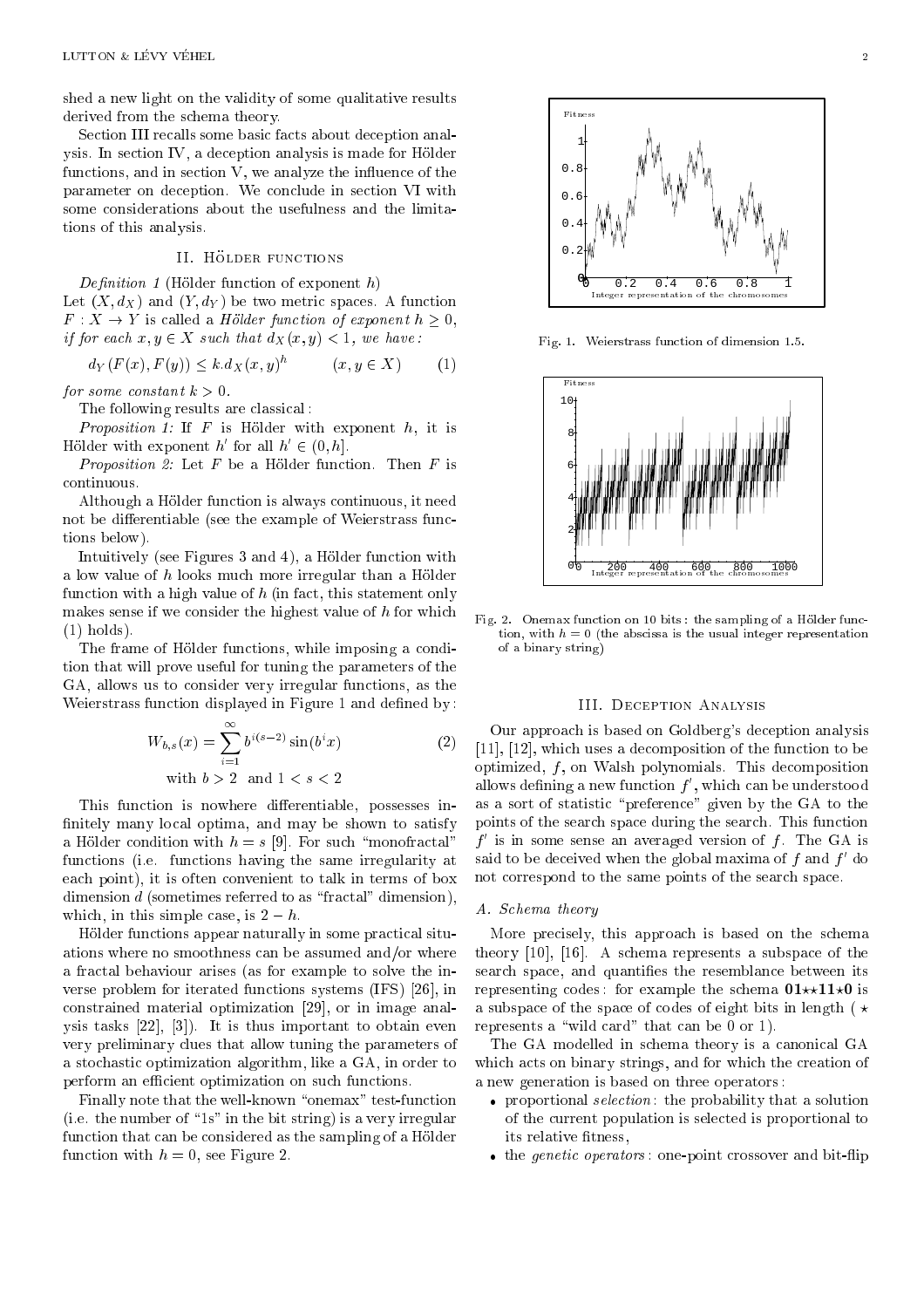

rig. 3. Left: f (continuous) and f (dotted) for a Weierstrass function of dimension 1.2 sampled on 8 bits. R*ight* : zoom on the region of the first two maxima: the function is not 0-deceptive although it is  $0.03$ -deceptive.



Fig. 4. Lejt: J (continuous) and J (dotted) for a Weierstrass function of dimension 1.7 sampled on 8 bits. *Right*: zoom on the region of the first two maxima: the function is 0-deceptive although it is not  $0.05$ -deceptive.

mutation, randomly applied, with probabilities  $p_c$  and  $p_m$ .

Schemata allow representing global information about the fitness function. It has to be understood that schemata are just tools which help to understand the codes' structure. A GA thus works on a population of  $N$  codes, and implicitly uses information on schemata that are represented in the current population.

We recall below the so-called "schema theorem" which is based on the observation that the evaluation of a single code allows us to deduce some knowledge about the schemata to which that code belongs.

Theorem 1 (schema theorem) (Holland) For a given schema  $H$ , let :

- $m(H, t)$  be the relative frequency of the schema H in the population of the  $t^{\scriptscriptstyle -\tau}$  generation,
- $\bullet$   $f(H)$  be the mean fitness of the elements of H,
- $\bullet$   $\mathcal{O}(H)$  be the number of fixed bits in the schema H, called the order of the schema,
- $\delta(H)$  be the distance between the first and the last fixed bit of the schema, called the *definition length* of the schema.
- $p_c$  be the crossover probability,
- $p_m$  be the mutation probability of a gene of the code,
- $\overline{f}$  be the mean fitness of the current population.

Then :

$$
m(H, t+1) \ge m(H, t) \frac{f(H)}{\bar{f}} \left[1 - p_c \frac{\delta(H)}{l-1} - \mathcal{O}(H)p_m\right]
$$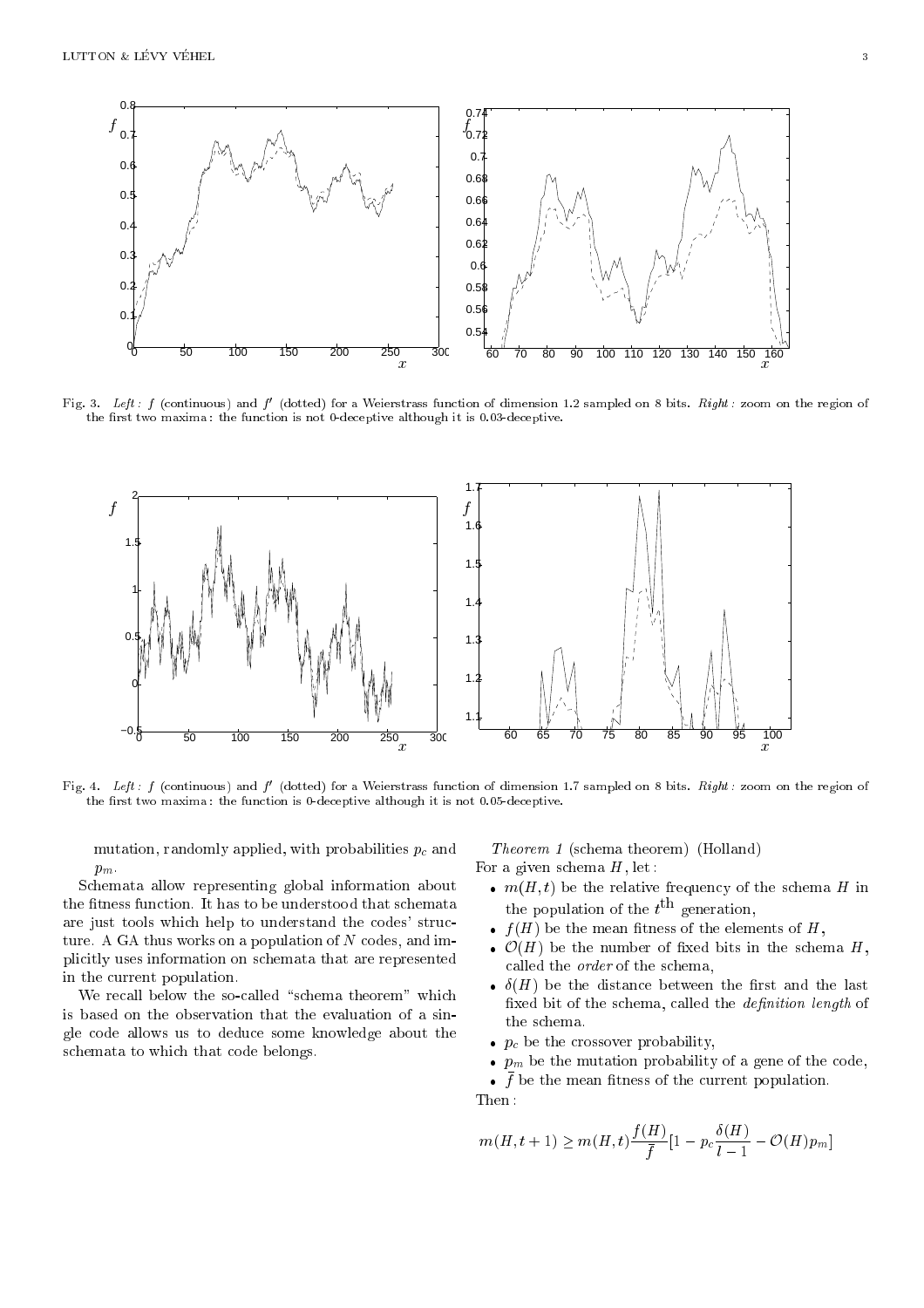The quantities  $\delta(H)$  and  $\mathcal{O}(H)$  help to model the influence of the genetic operators on the schema  $H$ : the longer the definition length of the schema is, the more frequently it is broken by a crossover (the schema theory has been developed for a one-point crossover). In the same way, the bigger the order of  $H$  is, the more frequently  $H$  is broken by a mutation.

From a qualitative view point, this formula means that the "good" schemata, having a short definition length and a low order, tend to grow very rapidly in the successive populations. These particular schemata are called building blocks.

The usefulness of the schema theory is twofold: first, it supplies some tools to check whether a given representation is well-suited for a GA (by answering the question: does this representation generate efficient bluiding blocks?). Second, the analysis of the nature of the "good" schemata, using for instance Walsh functions [10], [17], can give some ideas regarding  $GA$  efficiency  $[6]$ , via the notion of deception that we describe below.

#### B. Walsh polynomials and deception characterization

In order to test if a given function  $f$  is easy or difficult to optimize for a GA, one could verify the "building block" hypothesis:

- 1. identify the building blocks : i.e. compute all the mean fitnesses of the short schemata which are represented within a generation, and identify as building blocks the ones whose representation increases along the evolution,
- 2. verify whether or not the optimal solution belongs to these building blocks, to know if the building blocks may confuse the GA.

However, this procedure is obviously computationally intractable. Instead, Goldberg [11] has suggested using a method based on a decomposition of  $f$  on the orthogonal basis of Walsh functions on  $[0..2^l - 1]$ , where  $[0..2^l - 1]$ denotes the set of integers of the interval  $[0, 2<sup>l</sup> - 1]$ .

On the search space  $[0..2^l - 1]$ , we can define  $2^l$  Walsh polynomials as :

$$
\Psi_j(x) = \prod_{t=0}^{l-1} (-1)^{x_t j_t} = (-1)^{\sum_{t=0}^{l-1} x_t j_t} \quad \forall x, j \in [0..2^l - 1]
$$

 $x_t$  and  $y_t$  are the values of the  $t$  to bit of the binary decomposition of  $x$  and  $j$ .

It is well known that these Walsh polynomials form an orthogonal basis of the set of functions defined on  $[0..2] = 1$  , and we let  $f(x) = \sum_{i=0}^{2^{n}-1} w_i \Psi_i(x)$  be the decomposition of the function  $f$ .

The deception of  $f$  is characterized through the function  $\mu$  [11], [12] defined as follows :

$$
f'(x) = \sum_{j=0}^{2^{l}-1} w'_{j} \Psi_{j}(x) \quad \text{with} \quad (3)
$$

$$
w'_{j} = w_{j}(1 - p_{c} \frac{\delta(j)}{l-1} - 2p_{m} \mathcal{O}(j))
$$
 (4)

The quantities  $\delta$  and  $\mathcal O$  are defined for every j in a similar way as for the schemata:  $\delta(j)$  is the distance between the first and the last non-zero bits of the binary decomposition of j, and  $\mathcal{O}(j)$  is the number of non-zero bits of j.

For  $\epsilon \geq 0$  let :

$$
N_{\epsilon} = \{ x \in [0..2^{l} - 1] / |f(x) - f^{*}| \le \epsilon \} \text{ and}
$$
  
\n
$$
N'_{\epsilon} = \{ x \in [0..2^{l} - 1] / |f'(x) - f'^{*}| \le \epsilon' = \frac{f'^{*} - w_{0}}{f^{*} - w_{0}} \epsilon \}
$$

where  $f$  (resp.  $f \to \infty$  is the global optimum of  $f$  (resp.  $f \to \infty$ Recall that  $w_0$  is the mean value of both f and f.

Definition 2 (e-deception) f is said to be  $\epsilon$ -deceptive if  $N_{\epsilon} \varphi N_{\epsilon}$ .

- **Remark 1:**  $\epsilon$ -deception is not monotonic: for some 0deceptive functions, an  $\epsilon$  may be found such that the function is not  $\epsilon$ -deceptive. Reversely, for some non-0deceptive functions, we may also find an  $\epsilon$  -such that  $\frac{1}{100}$  the function is  $\epsilon$  -deceptive. This fact is particularly obvious in Figures 3 and 4.
- **Remark 2:**  $\epsilon$ -deception is not strictly equivalent to the notion of deception based on the verification of the building block hypothesis, that is developed for example in  $[8]$ , where sufficient conditions for deception have been derived.

# IV. Haar polynomials for the deception analysis OF HÖLDER FUNCTIONS

In order to perform a valuable deception analysis for Holder functions, we have to replace the decomposition on the Walsh basis by one that is more suited. This new basis should allow us to relate deception to the irregularity of the Holder function, i.e. to its Holder exponent. Indeed, it is intuitively obvious that the more irregular the function is (i.e. the lower the Holder exponent), the more deceptive it is likely to be. Figures  $\sigma$  and  $4$  show f and f for Weierstrass functions of dimension 1.2 and 1.7, both sampled on eight bits : the Weierstrass function of dimension 1.2 is here not deceptive while the Weierstrass function of dimension 1.7 is deceptive.

There exist simple bases which permit characterizing in a certain sense the irregularity of a function in terms of its decomposition coefficients. Wavelet bases possess such a property.

The wavelet transform  $(WT)$  of a function  $f$  consists in decomposing it into elementary space-scale contributions, associated to the so-called wavelets which are constructed from a single function, the *analyzing wavelet*  $\phi$ , by means of translations and dilations. The WT of the function  $f$  is defined as:

$$
T_{\phi}[f](b, a) = \frac{1}{a} \int_{-\infty}^{+\infty} \phi\left(\frac{x-b}{a}\right) f(x) dx
$$

where  $a \in \mathbf{R}$  is a scale parameter and  $b \in \mathbf{R}$  is a space parameter. The analyzing wavelet  $\phi$  is a square integrable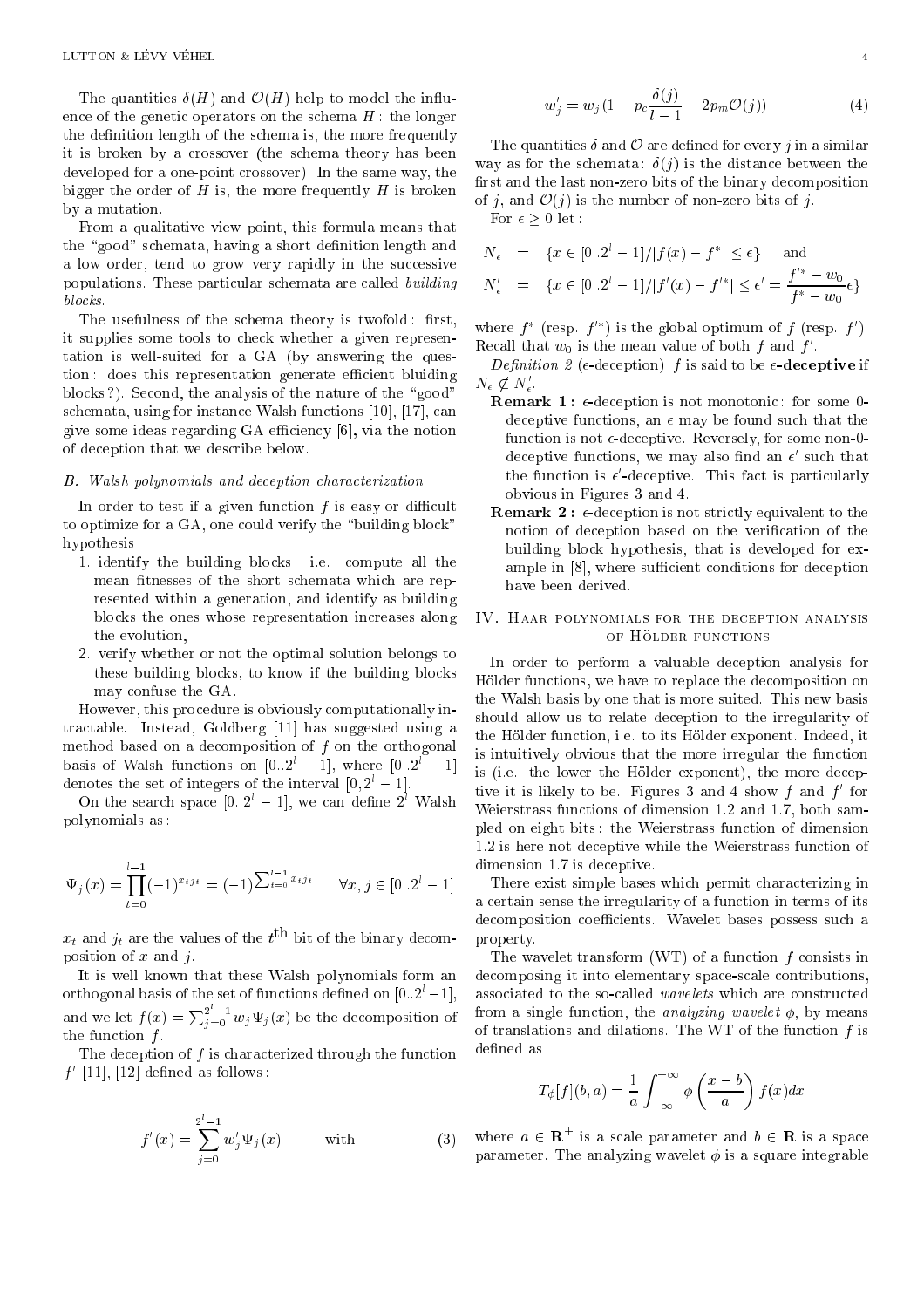

Fig. 5. Haar functions for  $l = 3$ .

function of zero mean, generally chosen to be well localized in both space and frequency.

Our approach is based on the use of the simplest wavelets, i.e. Haar wavelets, which are defined on the discrete space  $[0..2^l - 1]$  as :

$$
H_{2^q+m}(x) =
$$
  
\n
$$
\begin{cases}\n1 & \text{for } (2m)2^{l-q-1} \leq x < (2m+1)2^{l-q-1} \\
-1 & \text{for } (2m+1)2^{l-q-1} \leq x < (2m+2)2^{l-q-1} \\
0 & \text{otherwise} \quad in \quad [0..2^l-1]\n\end{cases}
$$

with  $q = 0, 1, \ldots, l - 1$  and  $m = 0, 1, \ldots, 2^q - 1$ : q is the degree of the Haar function, related to the scale of the wavelet and m corresponds to its localization (see Figure 5).

These functions form an orthogonal basis of the set of functions defined on  $[0..2^l-1]$ . Any function f of  $[0..2^l-1]$ can be decomposed as :

$$
f(x) = \sum_{j=0}^{2^{l}-1} h_j H_j(x) \qquad h_j = \frac{1}{2^{l-q}} \sum_{x=0}^{2^{l}-1} f(x) H_j(x)
$$

#### A. Haar coefficients can be bounded

Suppose that the function  $f$  to be optimized is the sampling, with precision  $\epsilon = \frac{1}{2^l}$ , or a Holder function F defined on  $[0, 1]$ :

$$
\forall x \in [0..2^l - 1], \quad f(x) = F(\frac{x}{2^l})
$$

Using the definition of the Haar functions  $H_j$ ,  $j = 2^q +$  $m$ , we write:

$$
h_j = \frac{1}{2^{l-q}} \Big[ \sum_{x=(2m)2^{l-q-1}}^{(2m+1)2^{l-q-1}} f(x) - \sum_{x=(2m+1)2^{l-q-1}}^{(2m+2)2^{l-q-1}} f(x) \Big]
$$

$$
\iff h_j = \frac{1}{2^{l-q}} \sum_{x=(2m)2^{l-q-1}}^{(2m+1)2^{l-q-1}} [f(x) - f(x+2^{l-q-1})]
$$

$$
\iff h_j = \frac{1}{2^{l-q}} \sum_{x=(2m)2^{l-q-1}}^{(2m+1)2^{l-q-1}} [F(\frac{x}{2^l}) - F(\frac{x}{2^l} + 2^{-q-1})]
$$

Recall that :

 $\nabla y \in [0, 1), \quad y + \eta \in [0, 1), \quad |F(y)| - |F(y + \eta)| \leq K|\eta|^{-1}$ then

$$
\forall x \in [0..2^{l} - 1] \ \forall q \in [0..l - 1],
$$
  

$$
|F(\frac{x}{2^{l}}) - F(\frac{x}{2^{l}} + 2^{-q-1})| \le k2^{(-q-1)h}
$$

We finally obtain the well-known bound for the Haar coefficients of a Hölder function [5]:

$$
\forall j,\quad \ |h_j|\leq \frac{k}{2}2^{-h\left(q+1\right)}
$$

This inequality is illustrated in Figure 6. The following remark is relevant for practical implementation : the optimal value of  $k$  (i.e. the lowest one) depends on the sampling precision. The curves of Figure 6 are drawn with  $k = 2.5$  for a Weierstrass function sampled on 12 bits, and with  $\kappa = 3$  for an FDM<sup>-</sup> sampled on 10 bits.

# B. Deception for Holder functions

The use of a Haar decomposition for deception analysis has already been proposed in [18], but it seems that the complete computation of the adjusted coefficients (i.e. the coemcients of the function ( ) was not explicit. We thus use here a transformation between Walsh and Haar bases to explicitly compute the adjusted Haar coefficients. Details of the computations are given in Appendices A to D, and only the main steps are presented below.

We have (see Appendix A) :

$$
H_j(x) = \frac{1}{2^q} \left( \sum_{k=0}^{2^q - 1} (-1) \sum_{t=0}^{l-1} m_t k_t \Psi_{2^{l-q-1}+k2^{l-q}}(x) \right)
$$
  
with 
$$
j = 2^q + m,
$$

$$
q \in [0..l-1] \text{ and } m \in [0..2^q - 1]
$$

<sup>1</sup> FBM stands for fractional Brownian motion. For denition and properties of the fractional Brownian motion (FBM) see for instance [25]. As Weierstrass functions, paths of FBM (almost surely) verify a Hölder property, the irregularity being the same at each point. Thus an FBM with Hölder exponent h has box dimension equal to  $2 - h$ .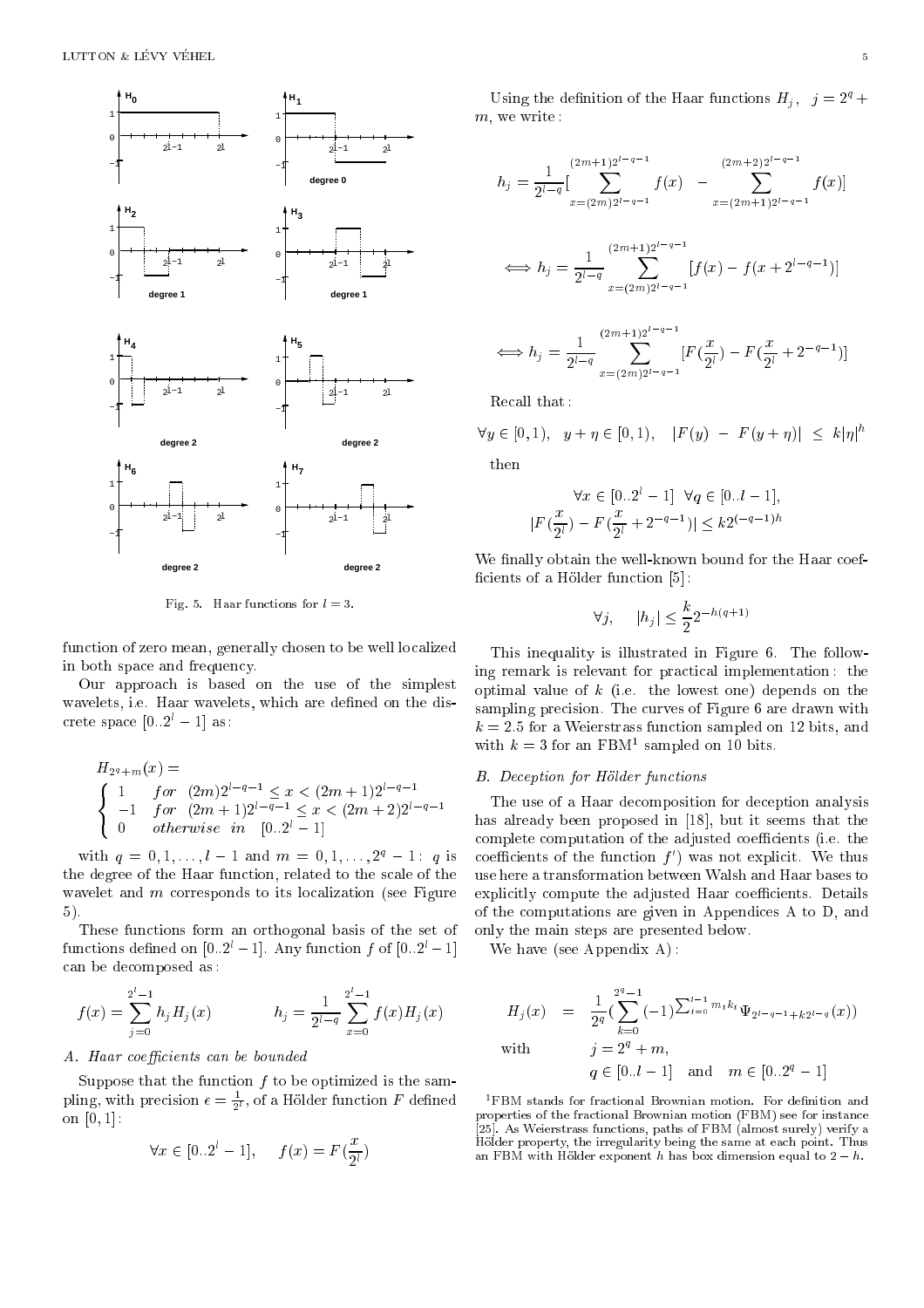

Fig. 6. Haar coefficients (continuous) and bound (dotted) for a Weierstrass function of dimension 1.7 sampled on 12 bits (upper) and an FBM of dimension 1.45 sampled on 10 bits (lower).

 $m_t$  and  $k_t$  represent the  $t^{t-1}$  of the binary decomposition<br>of m and  $k$ :  $m = \sum_{t=0}^{t-1} m_t 2^t$  and  $k = \sum_{t=0}^{t-1} k_t 2^t$ .  $\sim$  conversely (see Appendix B):

$$
\Psi_j(x) = \sum_{m=0}^{2^q-1} (-1)^{\sum_{t=0}^{q-1} k_t m_t} H_{2^q+m}(x)
$$
  
with 
$$
j = 2^{l-q-1} (1+2k),
$$

$$
k \in [0..2^q-1] \text{ and } q \in [0..l-1]
$$

we thus obtain the expression of Haar adjusted  $n_j$  coefficients (see Appendices C and D):

$$
f'(x) = \sum_{j=0}^{2^l - 1} h'_j H_j(x)
$$
  
\n
$$
h'_{2^q + m} = h_{2^q + m} [1 - \frac{p_c}{l - 1} (1 + \frac{1 + (q - 2)2^q}{2^q}) - 2p_m (1 + \frac{q}{2})]
$$
  
\n
$$
-\frac{p_c}{2^q (l - 1)} \sum_{u=0}^{q-1} (1 - 2^{u+1}) \sum_{r=0}^{2^{q-u-2}} h_{2^q + \sum_{t=0}^{u-1} m_t 2^t + (1 - m_u)2^u + r2^{u+1}}
$$
  
\n
$$
-p_m \sum_{t=0}^{q-1} h_{2^q + m + (1 - 2m_t)2^t}
$$

We are now ready to compute an upper bound for the quantity  $|f(x) - f(x)|$ :

$$
|f(x) - f'(x)| = |\sum_{j=1}^{2^{l}-1} (h_j - h'_j) H_j(x)|
$$
  

$$
\leq \sum_{j=1}^{2^{l}-1} |h_j - h'_j| |H_j(x)|
$$

Notice that for  $x \in [0..2^l - 1]$ :

$$
H_j(x) \neq 0, \quad j = 2^q + m \quad \Longleftrightarrow
$$
  

$$
E\left(\frac{x}{2^{l-q-1}}\right) = 2m \quad or \quad E\left(\frac{x}{2^{l-q-1}}\right) = 2m + 1
$$

where  $E()$  represents the integer part of x.

For a fixed  $x$ , and for each  $q$ , there exists a single value  $m_x$  of m such that  $H_{2q+m}(x) \neq 0$ , and:

$$
\forall x, \quad |f(x) - f'(x)| \leq \sum_{q=0}^{l-1} \sum_{m=0}^{2^l - 1} |h_{2^q + m} - h'_{2^q + m}| |H_{2^q + m}(x)|
$$

$$
|f(x) - f'(x)| \leq \sum_{q=0}^{l-1} |h_{2^q + m_x} - h'_{2^q + m_x}| |H_{2^q + m_x}(x)|
$$

with  $m_x$  such that  $E(\frac{1}{2^{l-q-1}}) = 2m_x$  or  $E(\frac{1}{2^{l-q-1}}) = 2m_x +$ 1 and thus

$$
|f(x) - f'(x)| \le \sum_{q=0}^{l-1} |h_{2^q + m_x} - h'_{2^q + m_x}|
$$

The bounds on the Haar coefficients of order  $q$  yield, after some computation :

$$
\forall m, \quad |h_{2^q+m} - h'_{2^q+m}| \leq
$$
  

$$
k2^{-h(q+1)} \left[\frac{p_c}{2^q(l-1)}[(1+(q-1)2^q] + p_m(1+q)]\right]
$$

Thus :

$$
|f(x) - f'(x)|
$$
  
\n
$$
\leq k \sum_{q=0}^{l-1} (2^{-h(q+1)} \left[ \frac{p_c}{2^q (l-1)} (1 + (q-1)2^q) + p_m (1+q) \right])
$$
  
\n
$$
\leq k \frac{p_c}{l-1} (\sum_{q=0}^{l-1} 2^{-h(q+1)-q} (1 + (q-1)2^q))
$$
  
\n
$$
+ k p_m (\sum_{q=0}^{l-1} 2^{-h(q+1)} (1+q)).
$$

We may now state Theorem 2 (see next page).

Since for all admissible values of  $l, p_m, p_c, B$  is a decreasing function of  $h$ , the relation 5 implies that the smaller  $h$  is  $(i.e. the more irregular the function is), the more different$ the functions  $f$  and  $f'$  may be, thus the more deceptive  $f$  is  $1$  likely to be. This first fact bears some analogy with the results stated in [21] about sampling precision influence, and is confirmed by numerical simulations displayed in Figure 7.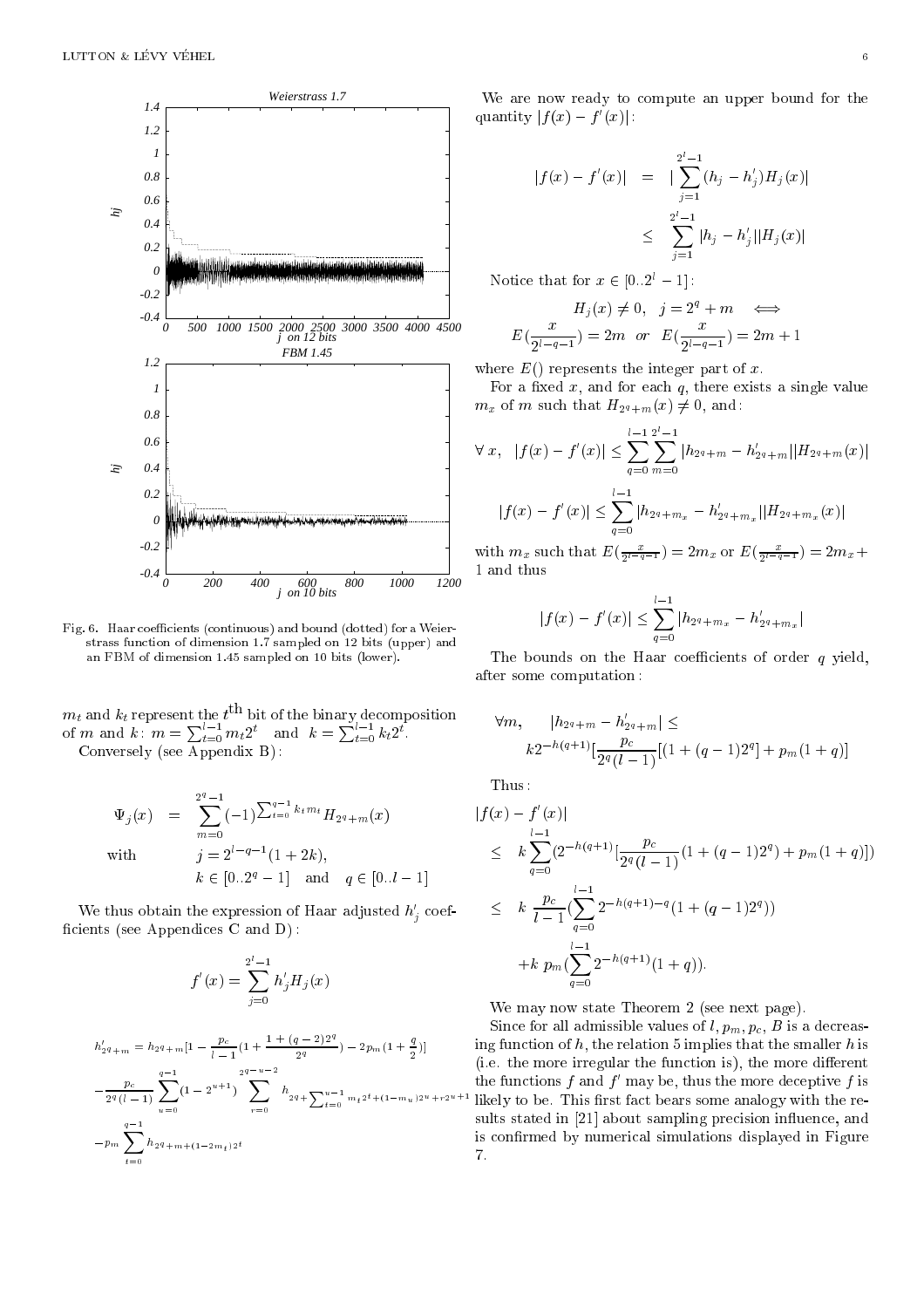Theorem 2: Let f be the sampling on l bits of a Hölder function of exponent h and constant k, defined on [0, 1], and let <sup>f</sup> <sup>0</sup> be dened as in (3). Then :

$$
\forall x \in [0..2^l - 1], \qquad |f'(x) - f(x)| \le k * B(p_m, p_c, l, h) \tag{5}
$$

with

$$
B(p_m, p_c, l, h) = \frac{p_c}{l-1} 2^{-h} \left[ \frac{2^{-l(h+1)} - 1}{2^{-(h+1)} - 1} + \frac{(1 - 2^{1-h})(2^{-hl} - 1) - l2^{-hl}(1 - 2^{-h})}{(2^{-h} - 1)^2} \right]
$$
  
+ 
$$
p_m \frac{2^{-h}}{(2^{-h} - 1)^2} \left[ 1 + 2^{-hl}(l2^{-h} - l - 1) \right]
$$



Fig. 7.  $B(p_m, p_c, l, n)$  (dotted) and computed maximal differences between f and f (continuous) as function of  $n$ , for Weierstrass functions (left), and FBM's (right),  $l = 8$  bits,  $p_c = 0.9$ ,  $p_m = 0.25$ .

# V. Behaviour of <sup>B</sup> with respect to the GA **PARAMETERS**

A fine analysis of the function  $B(p_m, p_c, l, h)$  is rather uneasy, because  $B$  dennes a hypersurface of  $\mathbf{R}^{\ast}$ , but the following results may be stated (see Figure 8 to 12, which are 3D "cuts" of that surface).

- Dependence on  $l$  (Figures 8, 9, and 10):
	- $B(p_m, p_c, l, h)$  has the following asymptotic behaviour when  $l \to \infty$ :

$$
\lim_{l \to \infty} B(p_m, p_c, l, h) = p_m \frac{2^{-h}}{(2^{-h} - 1)^2}
$$

I has minut does not depend on  $p_c$  (see Figure 12). We also have :

$$
B(p_m, p_c, 2, h) = p_c 2^{-2h - 1} + p_m (2^{-h} + 2^{1-2h})
$$

 $2$ This fact is due to the definition of the mutation and crossover probabilities : each gene of the chromosome is mutated with probability  $p_m$ , while the crossover probability is defined on a whole chromosome. Thus when  $l$  tends to infinity, for fixed mutation and crossover probabilities, mutation becomes more and more important with respect to crossover. It may also be argued that the one-point crossover as it is defined here is meaningless when  $l$  is infinite.

 $B(p_m, p_c, l, h)$  increases with l for small values of l, and then decreases for larger values of l. It may be proved that the parameterized curves  $B(p_m, p_c, \bullet, h)$ admit one and only one maximum at  $l_{max}$  in [2,  $\infty$ ).  $l_{max}$  increases when h decreases, i.e. when the function <sup>f</sup> becomes more and more irregular (see Figure 8 and 13).

- A sufficient condition for non-deception is  $B(p_m, p_c, l, h) = 0$ , which is in general not possible. A qualitative approach is then to keep  $B$  as small as possible. In that respect, a strategy to set the optimal value of  $l$  is the following one:
- try to find a small value  $l < l_{max}$  which is a tradeoff between a sufficiently fine sampling to correctly capture the optimum (according to [21]), while trying to limit the number of samples,
- $=$  if no "small" values can be found, take a large value  $l > l_{max}$ , compatible with computational requirements.
- Dependence on  $p_c$  and  $p_m$  (Figures 14 and 15):
- Deception decreases as  $p_c$  and  $p_m$  decrease. This effect is more important for small values of  $h$  than for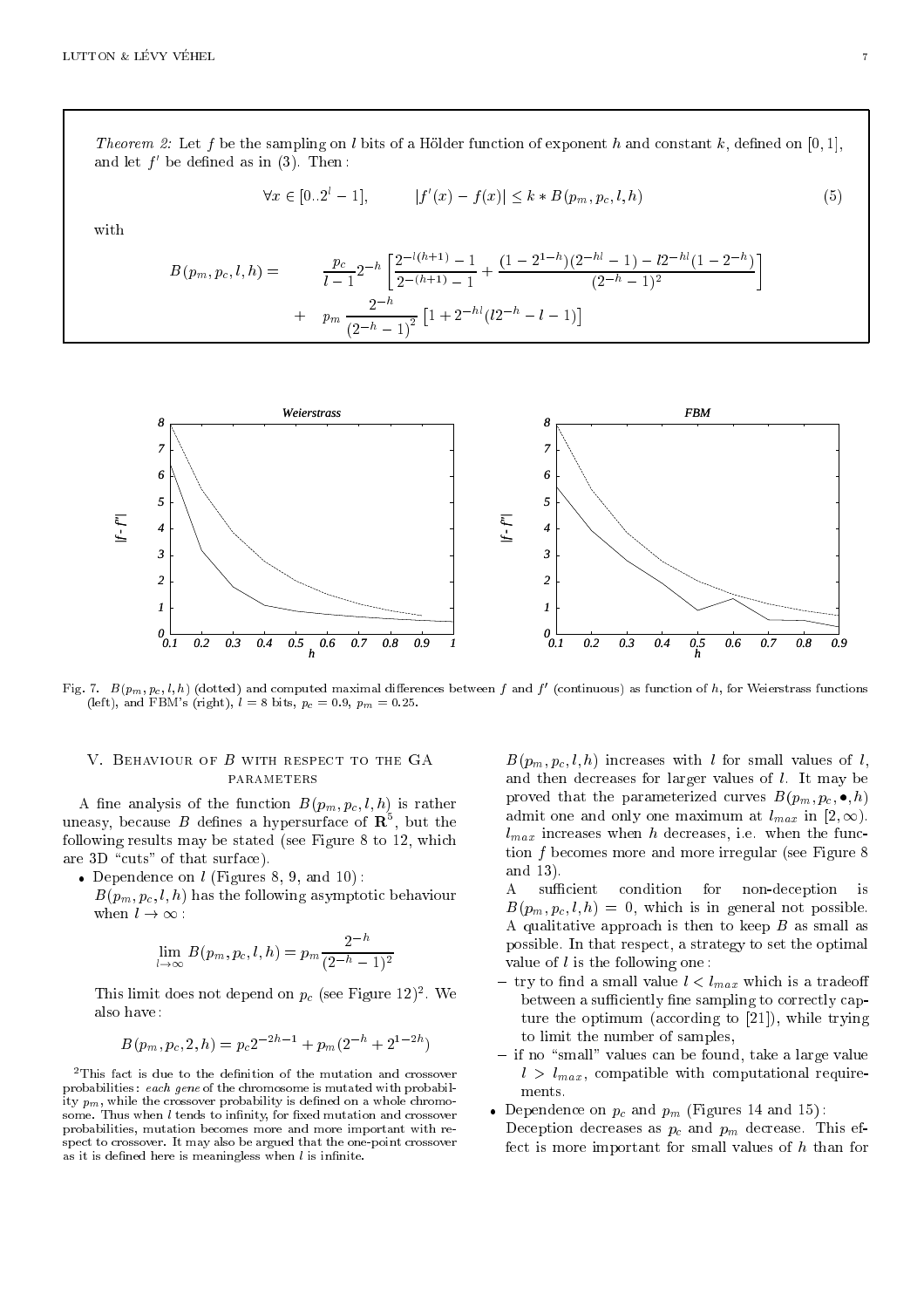

Fig. 8.  $B(p_m, p_c, l, h)$  as a function of  $(l, h)$  for  $p_m = 0.01$ ,  $p_c = 0.7$ .



Fig. 9. Zoom on  $B(p_m, p_c, l, h)$  for  $p_m = 0.01$ ,  $p_c = 0.7$  and large values of  $h$ 

large values of  $h$ . Note also that deception is less influenced by  $p_c$  than by  $p_m$ , and that the influence of  $p_m$ increases when  $h$  is small and when  $l$  is large. For example, if  $h = 0.5$  and  $l = 8$  bits, the influence of  $p_m$  on the deception is about 15 times more important than the influence of  $p_c$ . From a practical point of view, it means that decreasing  $p_m$  is much more efficient than decreasing  $p_c$ , in order to reduce deception. This fact also confirms the interest of the mutation probability decrease technique, especially for irregular functions. Mutation probability decrease has been theoretically justied for a simple model of GA, without crossover, with Markovian approaches (see [7]), and its practical efficiency has been experienced. Formula (5) shows that decreasing the mutation probability tightens the bound on  $|I - I|$ , thus probably decreasing the deception of the function, i.e. making the convergence of the GA easier. Of course, this tendency is counterbalanced by the necessity of maintaining a reasonable value  $p_m$ in order to avoid premature convergences of the GA (effect that is not captured by the present model, that



Fig. 10. Zoom on  $B(p_m, p_c, l, h)$  for  $p_m = 0.01$ ,  $l = 8$  bits and small values of  $h$ 



Fig. 11. Influence of  $p_m: B(p_m, p_c, l, h)$  as a function of  $(l, h)$  for  $p_c = 0.7$  fixed, and  $p_m = 0.001, 0.05$  and 0.1.

mainly takes into account the disruptive behaviour of the genetic operators).

#### VI. Conclusion and limitations of the analysis

The use of Haar decomposition instead of Walsh decomposition yields some interesting results for the particular case of optimization of Holder functions with GA. These theoretical results quantify the intuitive guess that the more irregular the function looks, the more deceptive it is likely to be.

The explicit formula obtained in section IV-B provides a relation between :

- an intrinsic parameter of the function to be optimized : its Hölder exponent  $h$ ,
- the parameters of the GA : l,  $p_m$  and  $p_c$ .

A simple analysis of this formula sheds new light on previous results obtained by other theoretical approaches of GA. Formula (5) provides a relation involving mutation and crossover probabilities, which may help to set these probabilities in order to make the convergence of the GA easier.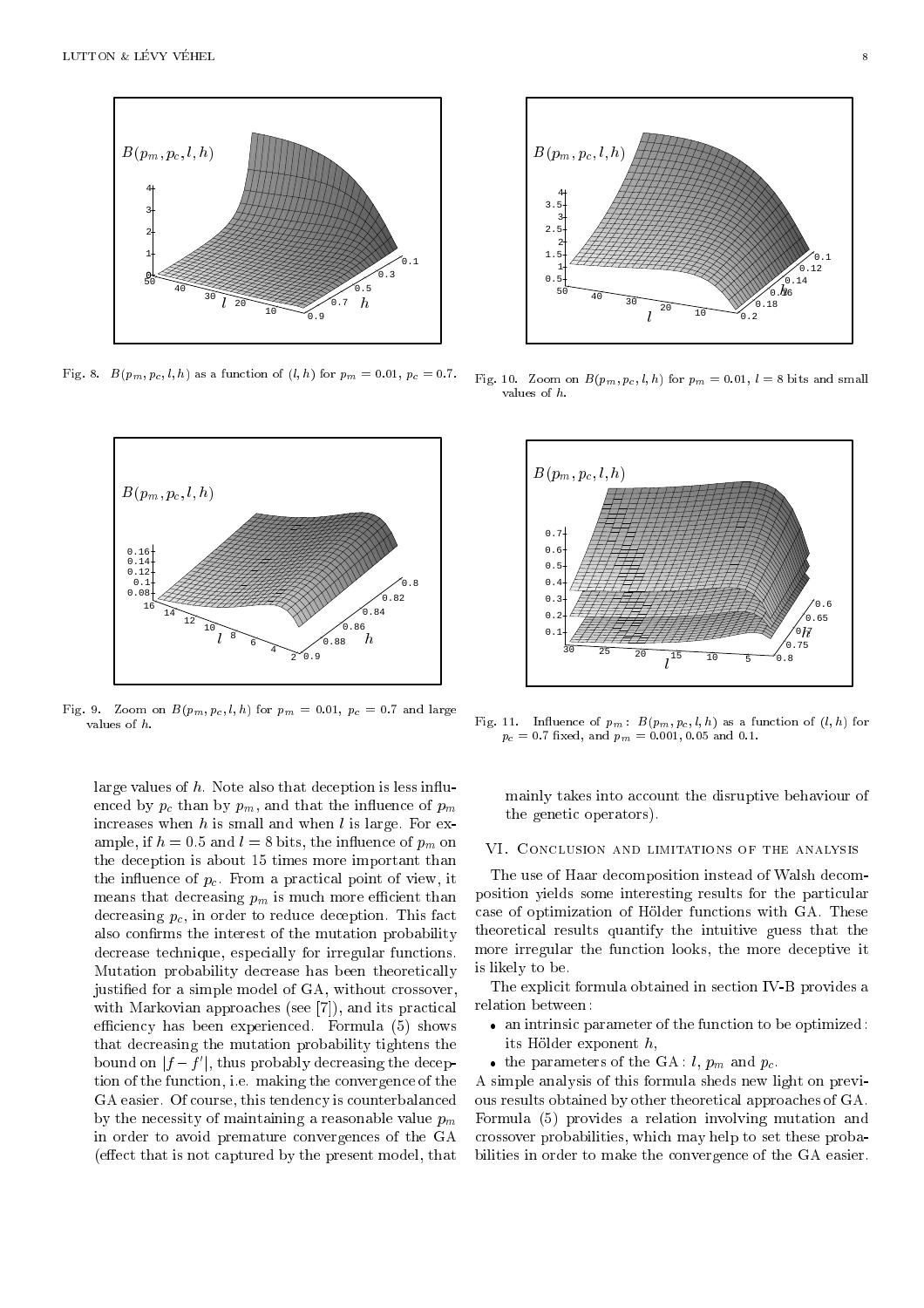

Fig. 12. Influence of  $p_c$ :  $B(p_m, p_c, l, h)$  as a function of  $(l, h)$  for  $p_m = 0.01$  fixed, and  $p_c = 0.1, 0.5$  and 0.9.



Fig. 13.  $B(p_m, p_c, l, h)$  as a function of l,  $p_m = 0.01$ ,  $p_c = 0.7$ , and for different values of  $h$  (up: 0.2, middle: 0.4, down: 0.6).

Notice however that this relation only gives a bound, which needs not to be optimal (non-deception can occur even if  $D > 0$ ). Formula (5) points out that the function f is located inside a strip of extent  $2kB$  around f. Decreas- $\lim_{B \to \infty} B$  decreases the maximal difference between f and f, thus the ability of f to drive the GA onto a wrong optimum, which was defined as "deception". The extent of the strip around <sup>f</sup> may be tuned by changing the values of the parameters  $p_c$ ,  $p_m$ , and l. This may suggest a sort of a posteriori validation test. Such a test is developed in [21].

Of course, the validity of this analysis depends on the validity of the deception work in general. Our purpose was not fundamentally to discuss the validity of deception analysis (see [27] for a rigorous analysis of the schema theorem), which has known weaknesses : it models only a simple GA, it takes into account the genetic operator only in a disruptive way, and does not consider populations of finite size. The results presented here thus only hold for the most simple of GAs. Nonetheless, our analysis relates the intuitive notion of "irregularity" (technically represented as the Holder exponent of the function) to deception.



Fig. 14.  $B(p_m, p_c, l, h)$  as a function of  $(p_c, h)$  for  $l = 8$  bits,  $p_m =$  $0.01$ 0:01.



Fig. 15.  $B(p_m, p_c, l, h)$  as a function of  $(p_m, h)$  for  $l = 8$  bits,  $p_c =$ 0:7.

Furthermore, "Difficulty" for an optimization algorithm can come usually at least from two different sources :

- size of the search space,
- irregularity (that can be related to deception) of the function.

It is possible to exhibit deceptive functions on a few number of bits, which are not "difficult" problems in the sense of a large search space (see for example [11], [12]). These problems are not strictly "difficult" to solve, but when the size of the search space grows, they become rapidly intractable. Experiments, as for example in [21] (where population sizes have been experimentally tuned), show the importance of the influence of the population size parameter on the performances and precision of results for large sized search spaces. Intuitively, we would like to relate this parameter to the size of the search space, but we were not able to include the population size parameter in the model, due to the theoretical limitations of schema theory.

In our analysis, we have related the deception to the irregularity of the function, i.e. we model the influence of  $p_m$ ,

 $3$ There are a number of other origins for difficulty, see [14] for a more complete analysis.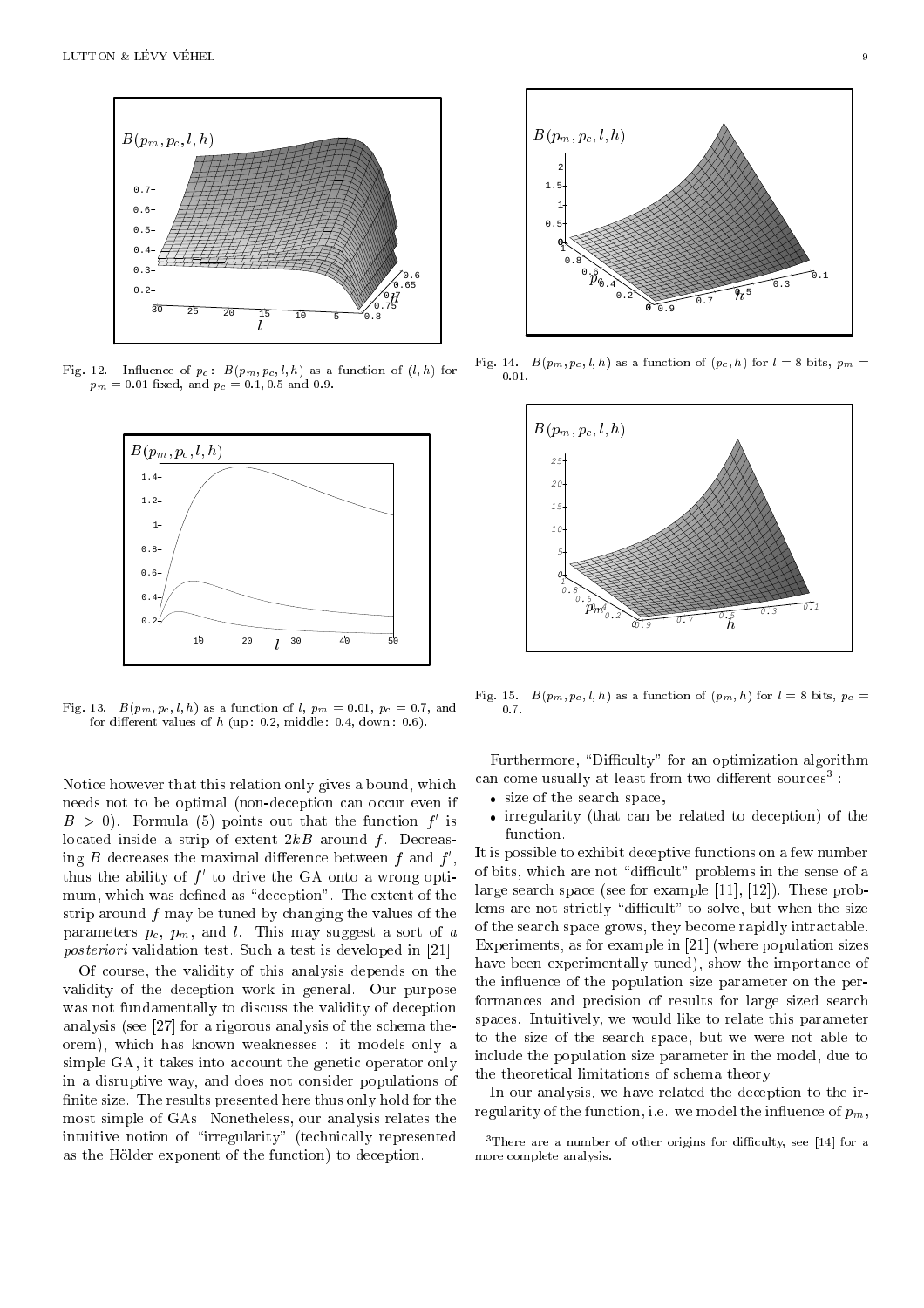$p_c$ , and l on the GA. Separating in such a way the difficulty of the function from the size of the search space may appear as articial and unrealistic (and the actual behaviour is for sure much more complicated), but corresponds to some intuitive guess. "Difficulty" in the sense of deceptive functions means isolated peaks surrounded by uninteresting areas, whereas other smoother regions are attractive.

Finally, we have supposed here that  $h$  and  $k$  are known for the function to be optimized : reliably estimating global Hölder exponents  $h$  on sampled function is not a simple problem, which we did not want to discuss here. However, several general methods have been proposed in other contexts for instance based on wavelets [23], [24].

- Further work should be done in the following directions :
- 1. Generalization to local Hölder characterization: such an analysis would provide a variable-size strip around the function, yielding more precise results, at the expense, of course, of more complex computations.
- 2. Use of other irregularity characterisations than a Hölder exponent : a further work has been developed in  $[20]$ . It is based on "bitwise regularity coefficients" that are derived from grained Hölder exponents on a metric related to the Hamming distance. This irregularity analysis is no more based on the estimation of the Hölder exponent of an underlying one-dimensional function, and can provide more precise results especially for multidimensional problems. This work suggests also that the relative variations of the bound of Equation (5) may be used in order to evaluate a chromosome encoding. Numerical simulations with Gray code are reported in [20].
- 3. Use of other analyses than the deception to quantify the efficiency of a  $GA$ : As we have seen before, deception analysis is based on the schema theorem which models the action of genetic operators in a "negative" way, i.e. only the destruction of schemata by genetic operators is considered in the computation of the schema theorem bound. More recent approaches as [2], or based on Markov-based modelling as [27] or [4], seem to be of interest in the framework of Holder functions, and will allow to consider the population size parameter in this framework.

#### Acknowledgements

The authors address special thanks to the anonymous reviewers and to the Editor-in-Chief whose numerous and fruitful comments led to important improvements of this paper.

- [1] J. Albert, F. Ferri, J. Domingo, and M. Vincens. An Approach to Natural Scene Segmentation by Means of Genetic Algoritms with Fuzzy Data. In Pattern Recognition and Image Analysis, pages 97-113, 1992. Selected papers of the 4th Spanish Symposium (Sept 90), Perez de la Blanca Ed.
- [2] L. Altenberg. The Schema Theorem and Price's Theorem. In Foundation of Genetic Algorithms 3, ed. Darrell Whitley and Michael Vose. pp. 23-49. Morgan Kaufmann, San Francisco,
- [3] P. Andrey and P Tarroux. Unsupervised image segmentation using a distributed genetic algorithm. Pattern Recognition, 27, 659-673, 1993.
- R. Cerf. Asymptotic Convergence of Genetic Algorithms. PhD  $thesis,$  Université Montpellier II, 1994.
- [5] I. Daubechies. Ten Lecture on Wavelets CBMS-NF Regional Conference series in Applied Mathematics, 1992.
- [6] Y. Davidor. Genetic Algorithms and Robotics. A heuristic Strategy for Optimization. World Scientific, 1990. World Scientific Series in Robotics and Automated Systems - vol 1.
- [7] T. E. Davis and J. C. Principe. A Simulated Annealing Like Convergence Theory for the Simple Genetic Algorithm. In Proceedings of the Fourth International Conference on Genetic Al $scriptm$ , pages 174-182, 1991. 13-16 July.
- $[8]$  K. Deb and D. E. Goldberg. Sufficient conditions for deceptive and easy binary functions. Annals of Mathematics and Artificial and easy binary functions. Annals of Mathematics and Articial  $Intellig \, enc, \ 10, \ \text{pages} \ 385\text{-}408, \ 1994.$
- [9] K. J. Falconer. Fractal Geometry : Mathematical Foundation and Applications. John Wiley & Sons, 1990.
- [10] D. E. Goldberg. Genetic Algorithms in Search, Optimization, and Machine Learning. Addison-Wesley, January 1989.
- [11] D. E. Goldberg. Genetic Algorithms and Walsh functions : Part I, a Gentle Introduction. TCGA Report No. 88006, University of Alabama, Tuscaloosa, US, 1988.
- [12] D. E. Goldberg. Genetic Algorithms and Walsh functions : Part II, Deception and its Analysis. TCGA Report No. 89001, University of Alabama, Tuscaloosa, US, 1989.
- [13] D E. Goldberg. Construction of High-order Deceptive Functions Using Low-order Walsh Coefficients. IlliGAL Report 90002, University of Illinois at Urbana-Champaign, Urbana, IL 61801, December 1990.
- [14] D E. Goldberg, K. Deb and J. Horn. Massive multimodality, deception, and genetic algorithms PPSN 2, Parallel Problem Solving from Nature, pages 37{46, 1992
- [15] A. Hill and C. J. Taylor. Model-Based Image Interpretation using Genetic Algorithms. Image and Vision Computing,  $10(5):295{-}301$ , June 1992.
- [16] J. H. Holland. Adaptation in Natural and Artificial System. Ann Arbor, University of Michigan Press, 1975.
- $\blacksquare$  and  $\blacksquare$ ception by Hadamard Transform. In International symposium machine learning and neuronal networks, pages 75-78, October 1990. org. by IASTED.
- [18] S. Khuri. Walsh and Haar functions in Genetic Algorithms. Proceedings of the 1994 ACM Symposium on Applied Computing. 1994, ACM Press.
- J. R. Koza. Genetic Programming. MIT Press, 1992.
- [20] B. Leblanc and E. Lutton. Bitwise regularity and GA-hardness. ICEC 98, May 5-9, Anchorage, Alaska, 1998.
- [21] E. Lutton and J. Lévy Véhel. Some Remarks on the Optimization of Holder Functions with Genetic Algorithms, Inria Research Report No 2627, 1996.
- E. Lutton and P. Martinez. A Genetic Algorithm for the Detection of 2d Geometric Primitives in Images, In 12-ICPR, 1994. Jerusalem, Israel, 9-13 October.
- [23] S. Mallat and S. Zhong, Characterization of Signals from MultiScale Edges, EEE Transactions on Pattern Analysis and Ma $chine$  Intelligence,  $14(7)$ , pp.  $710-732$ , 1992
- [24] S. Mallat and W.L. Hang, Singularity Detection and Processing with Wavelets, IEEE Trans. Inform. Theory, Vol. 38, pp. 617-643, March 1992.
- [25] B.B. Mandelbrot and J.W. Van Ness. Fractional Brownian Motion, Fractional Gaussian Noises and Applications. SIAM Re $view\ 10, \ 4:422{-}437, \ 1968.$
- [26] D. J. Nettleton and R. Garigliano. Evolutionary Algorithms and a Fractal Inverse Problem. Biosystems, (33):221-231, 1994. Technical note.
- [27] S. Rochet. Convergence des Algorithmes Génétiques : Modèles Stochastiques et Épistasie Phd Thesis Université de Provence, Mathematics and Computer Science center, January 1998.
- [28] G. Roth and M. D. Levine. Geometric Primitive Extraction Using a Genetic Algorithm. In IEEE Computer Society Conference on CV and PR, pages 640{64},  $\mathbf{F}$  and  $\mathbf{F}$
- $[29]$ [29] P. Trompette, J. L. Marcelin, and C. Schmelding. OptImal Damping of Viscoelastic Constrained Beams or Plates by Use of a Genetic Algotithm. In IUTAM, 1993. Zakopane, Poland.
- [30] S. Truvé. Using a Genetic Algorithm to Solve Constraint Satisfation Problems Generated by an Image Interpreter. In Theory and Applications of Image Analysis : 7th Scandinavian Conference on Image Analysis, pages  $378-386$ , August 1991. Aalborg, Denmark.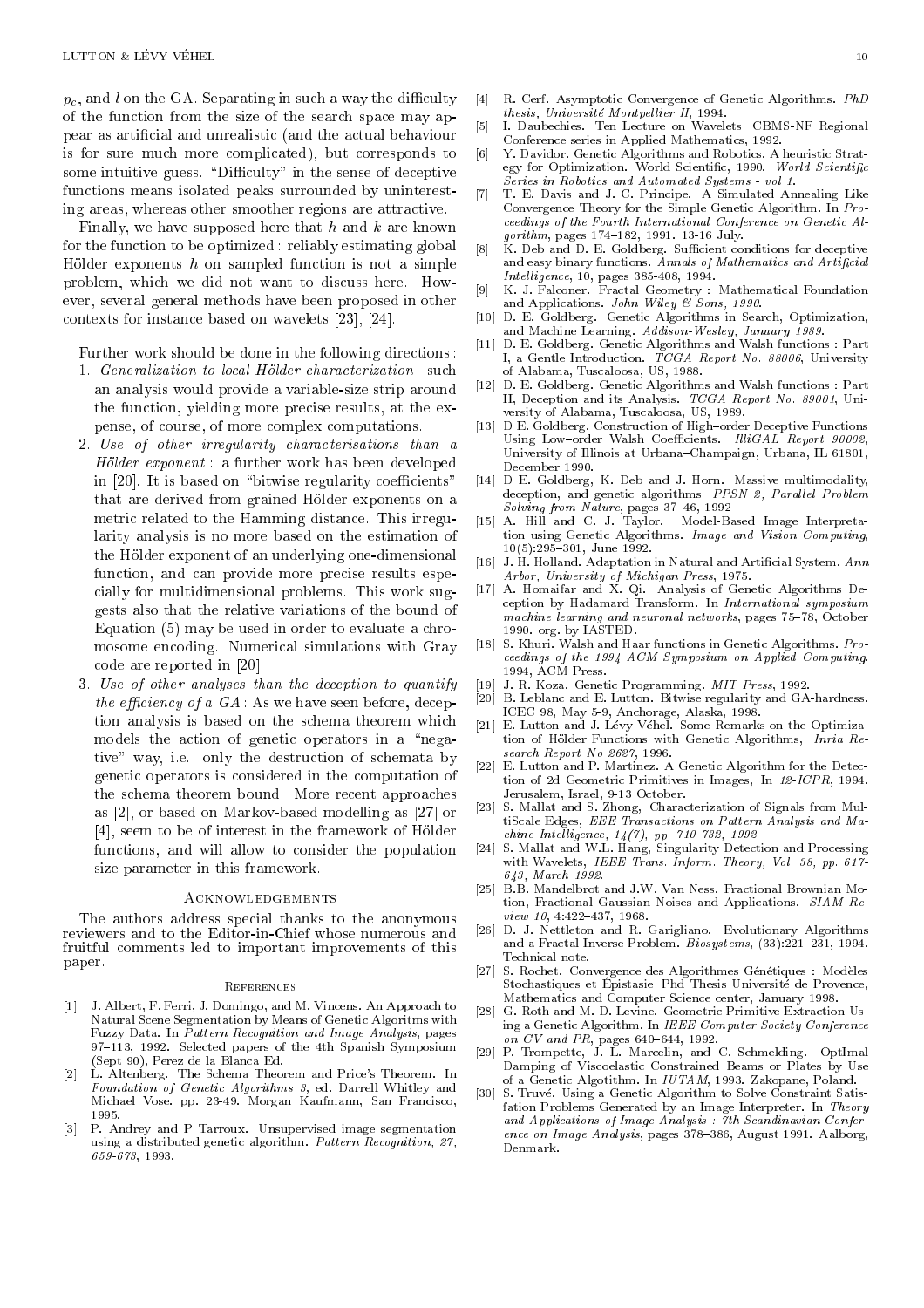## Appendix

# I. Expression of the Haar functions in the Walsh basis

For every real function f, defined on  $[0..2^l-1]$ , let:

$$
\forall x \in [0..2^{l} - 1] \qquad f(x) = \sum_{j=0}^{2^{l} - 1} \omega_j \Psi_j(x)
$$

with  $\Psi_j(x) = \prod_{t=0}^{i-1} (-1)^{x_t} j_t$ ,  $x_t$  and  $j_t$  being the values of the  $t^{\cdots}$  bit of the binary decomposition of x and  $\jmath$  we will sometimes write  $\Psi_i^*(x)$  to emphasize the dependance on  $\iota$ .

The Walsh coefficients are given by :

$$
\omega_j = \frac{1}{2^l} \sum_{x=0}^{2^l-1} f(x) \Psi_j(x)
$$

Let  $m_t$  and  $k_t$  be the  $t^{t-1}$  bit of the binary decomposition<br>of m and  $k$ :  $m = \sum_{t=0}^{t-1} m_t 2^t$ . and  $k = \sum_{t=0}^{t-1} k_t 2^t$ 

Proposition 3: Every function Hj can be decomposed in the Walsh basis as follows :

$$
H_j(x) = \frac{1}{2^q} \left( \sum_{k=0}^{2^q-1} (-1)^{\sum_{t=0}^{l-1} m_t k_t} \Psi_{2^{l-q-1}+k2^{l-q}}(x) \right)
$$
 (6)

with  $j = 2^q + m$ ,  $q \in [0..l - 1]$  and  $m \in [0..2^q - 1]$ .

#### Proof :

Let  $T_i$  be the righthand side term of  $(6)$ :

$$
T_j(x) = \frac{1}{2^q} \left( \sum_{k=0}^{2^q-1} (-1)^{\sum_{t=0}^{l-1} m_t k_t} \Psi_{2^{l-q-1}+k2^{l-q}}(x) \right)
$$

with  $j = 2^q + m$  and  $m \in [0..2^q - 1]$ . We have to prove :

$$
T_j(x) = H_j(x)
$$
  
= 
$$
\begin{cases} 1 & \text{if } (2m)2^{l-q-1} \leq x < (2m+1)2^{l-q-1} \\ -1 & \text{if } (2m+1)2^{l-q-1} \leq x < (2m+2)2^{l-q-1} \\ 0 & \text{else} \end{cases}
$$

Denne:  $j = 2$   $\rightarrow$   $+k2$   $\rightarrow$  We have:

$$
\Psi_{2^{l-q-1}+k2^{l-q}}(x) = \Psi_{j'}(x) = (-1)^{\sum_{t=0}^{l-1} x_t j'_t}
$$

with  $j' = \sum_{t=0}^{l-1} j'_t 2^t = 2^{l-q-1} + k 2^{l-q} =$  $2^{l-q-1} + \sum_{t=0}^{q-1} k_t 2^{t+(l-q)}$ and :

$$
\left\{\begin{array}{l} j'_t=0 \quad \ \ \, \text{if } t\in [0..l-q-2] \\ j'_{l-q-1}=1 \\ j'_t=k_{t-(l-q)} \quad \text{if } t\in [l-q..l-1] \end{array}\right.
$$

Thus :

$$
\Psi_{j'}(x) = (-1)^{x_{l-q-1} + \sum_{t=l-q}^{l-1} k_{t-(l-q)} x_t}
$$

Replacing in the formula giving  $T_i$ :

$$
T_j(x)
$$
  
=  $\frac{1}{2^q} \sum_{k=0}^{2^q-1} (-1)^{\sum_{t=l-q}^{l-1} m_t k_t + x_{l-q-1} + \sum_{t=0}^{l-1} k_{t-(l-q)} x_t}$   
=  $\frac{(-1)^{x_{l-q-1}}}{2^q} \sum_{k=0}^{2^q-1} (-1)^{\sum_{t=0}^{q-1} k_t (m_t + x_{t+(l-q)})}$ 

 $1 - x \in [m2^{r-1}..(m + 1)2^{r-1}]$ we may write:  $x = mz^{-1} + \alpha, \ \alpha \in [0..2^{l}]$ <br>with  $\alpha = \sum_{t=0}^{l-q-1} \alpha_t 2^t$ . Thus :

$$
x = \sum_{t=0}^{q-1} m_t 2^{l-q+t} + \sum_{t=0}^{l-q-1} \alpha_t 2^t
$$
  
= 
$$
\sum_{t=l-q}^{l-1} m_{t-(l-q)} 2^t + \sum_{t=0}^{l-q-1} \alpha_t 2^t
$$
  

$$
\forall t \in [l-q..l-1], \quad x_t = m_{t-(l-q)}
$$

$$
T_j(x) = \frac{(-1)^{x_{l-q-1}}}{2^q} \sum_{k=0}^{2^q-1} (-1)^{\sum_{t=0}^{q-1} k_t(2m_t)}
$$

Since  $\sum_{t=0}^{q-1} k_t(2m_t)$  is even, the expression  $\mathbf{1}$  $\Box a-1$  $t = 0$   $\left\{ \left( \frac{1}{2} \right) \right\}$  equals 1, and :

$$
T_j(x) = (-1)^{x_{l-q-1}}
$$

Thus :

if 
$$
x \in [(2m)2^{l-q-1}...(2m+1)2^{l-q-1})
$$
  
\n $T_j(x) = 1$  because  $x_{l-q-1} = 0$   
\nif  $x \in [(2m+1)2^{l-q-1}...(2m+2)2^{l-q-1})$   
\n $T_j(x) = -1$  because  $x_{l-q-1} = 1$ 

 $2 - x \notin [m_2: m_1+1/2: n]$ This is equivalent to : the internal problem in the second control of the second control of the second control of the second control of the second control of the second control of the second control of the second control o

 $\exists t \in [l - q..l - 1]$  such that  $x_t \neq m_{t-(l-q)}$ () 9th 2  $\rightarrow$  1  $\rightarrow$  100  $\rightarrow$  100  $\rightarrow$  100  $\rightarrow$  100  $\rightarrow$  100  $\rightarrow$  100  $\rightarrow$  100  $\rightarrow$  100  $\rightarrow$  100  $\rightarrow$  100  $\rightarrow$  100  $\rightarrow$  100  $\rightarrow$  100  $\rightarrow$  100  $\rightarrow$  100  $\rightarrow$  100  $\rightarrow$  100  $\rightarrow$  100  $\rightarrow$  100  $\rightarrow$  100  $\rightarrow$  100  $\rightarrow$  100  $\rightarrow$  10 using

$$
\forall t, \quad m_t \in \{0, 1\} \quad \text{and} \quad x_t \in \{0, 1\}
$$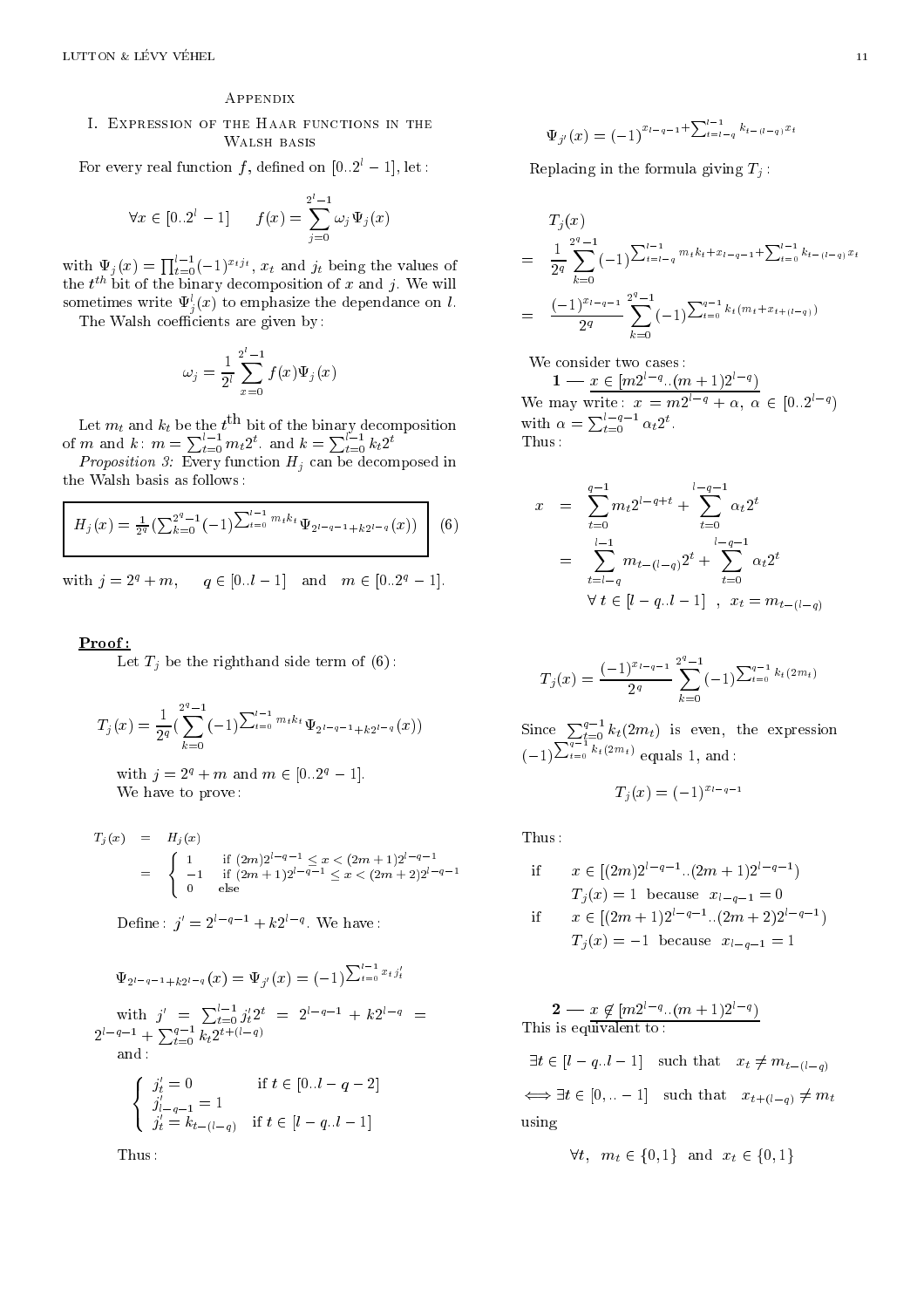we get :

$$
m_t \neq x_{t+(l-q)} \implies m_t + x_{t+(l-q)} = 1
$$

Let us define  $T_1$  as:

$$
T_1=\{t\in[0..q-1]\ \ /m_t+x_{t+(l-q)}=1\}
$$

We know that  $T_1 \neq \emptyset$ , thus:

$$
T_j(x) = \frac{(-1)^{x_{l-q-1}}}{2^q} \left[ \sum_{k=0}^{2^q-1} (-1)^{\sum_{t \in T_1} k_t} \right]
$$

Let  $b \in [0..2^l - 1]$  be such that:

$$
\begin{cases} b_t = 1 & t \in T_1 \\ b_t = 0 & t \notin T_1 \end{cases}
$$

Then :

$$
T_j(x) = \frac{(-1)^{x_{l-q-1}}}{2^q} \left[ \sum_{k=0}^{2^q-1} (-1)^{\sum_{t=0}^{q-1} b_t k_t} \right]
$$

The term (1)  $\Box q-1$  $t=0$  is equal to  $\Psi_b^*(k)$ . We can thus write :

$$
T_j(x) = \frac{(-1)^{x_{l-q-1}}}{2^q} \left[ \sum_{k=0}^{2^q-1} \Psi_b^q(k) \right]
$$

The term  $\sum_{k=0}^{2^{n}-1} \Psi_{b}^{q}(k)$  is zero if b is not 0, which is the case here, because there is at least one bit of <sup>b</sup> that equals 1.

We finally obtain:

$$
x \notin [m2^{l-q}...(m+2)2^{l-q}] \Rightarrow T_j(x) = 0.
$$

# II. Expression of the Walsh functions in the Haar basis

For  $i = 2^q + m$ ,  $q \in [0..l - 1]$  and  $m \in [0..2^q - 1]$ , we have :

$$
H_i(x) = \frac{1}{2^q} \left( \sum_{k=0}^{2^q-1} (-1)^{\sum_{t=0}^{l-1} m_t k_t} \Psi_{2^{l-q-1}+k2^{l-q}}(x) \right)
$$

The coefficients of transformation matrix between Walsh and Haar bases are thus :

$$
\begin{cases} m_{ij} = 0 & \text{if } j \neq 2^{l-q-1} + k2^{l-q} \\ m_{ij} = \frac{1}{2^q} (-1)^{\sum_{t=0}^{q-1} m_t k_t} & \text{else} \end{cases}
$$

$$
H_i(x) = \sum_{j=0}^{2^{l-1}} m_{ij} \Psi_j(x)
$$

As the two bases are othogonal bases, which are nonorthonormal, the inverse formula is :

$$
\Psi_i(x) = \sum_{j=0}^{2^{i-1}} m_{ji} \frac{||\Psi_i||^2}{||H_j||^2} H_j(x)
$$

with :

$$
||\Psi_i||^2 = \sum_{x=0}^{x=2^l-1} [\Psi_i(x)]^2 = 2^l
$$
  
\n
$$
||H_i||^2 = \sum_{x=0}^{x=2^l-1} [H_i(x)]^2 = \sum_{x=m2^{l-q}}^{x=(m+1)2^{l-q}} 1 = 2^{l-q},
$$
  
\nbecause  $i = 2^q + m$ 

Thus

$$
\Psi_i(x) = \sum_{j=0}^{2^{l-1}} 2^q m_{ji} H_j(x)
$$

For every integer  $i \in [1..2^l - 1]$ , whose binary decomposition is  $i = \sum_{t=0}^{t-1} i_t 2^t$ , there exists a unique couple  $(a, \kappa), \kappa \in [0..2^r - 1]$  such that :

$$
i = 2^{l-q-1} + k2^{l-q}
$$

In the expression of  $\Psi_i$ , the only  $m_{ji}$  coefficients which are non zero correspond to the  $j = 2^q + m$  such that :

$$
\exists k \in [0..2^q-1]
$$
 such that  $i = 2^{l-q-1} + k2^{l-q}$ 

For  $q > 0$ :

$$
i = \sum_{t=0}^{l-1} i_t 2^t = 2^{l-q-1} + \sum_{t=0}^{q-1} k_t 2^{t+(l-q)}
$$
  

$$
= 2^{l-q-1} + \sum_{t=l-q}^{l-1} k_{t-(l-q)} 2^t
$$
  
• if  $t \in [0..l-q-1)$   $i_t = 0$   
• if  $t = l-q-1$   $i_t = 1$   
• if  $t \in [l-q..l-1]$   $i_t = k_{t-(l-q)}$ 

l and the rest non-zero bit of i.e.,  $\alpha$  is the rest non-zero bit of i.e.,  $\alpha$  is the rest non-zero bit of i.e.,  $\alpha$ Thus :

$$
\Psi_i(x) = \sum_{m=0}^{2^q-1} (-1)^{\sum_{t=0}^{q-1} i_{t+(t-q)} m_t} H_{2^q+m}(x)
$$

Remark: this relation also holds for  $q = 0$  (in this case  $m = 0$ , with the convention  $\sum_{t=0}^{t=-1} \star = 0$ . Finally :

$$
\Psi_i(x) = \sum_{m=0}^{2^q - 1} (-1)^{\sum_{t=0}^{q-1} k_t m_t} H_{2^q + m}(x)
$$
\nwith  $i = 2^{l-q-1} (1 + 2k)$ ,  $k \in [0..2^q - 1]$ ,  
\nand  $q \in [0..l - 1]$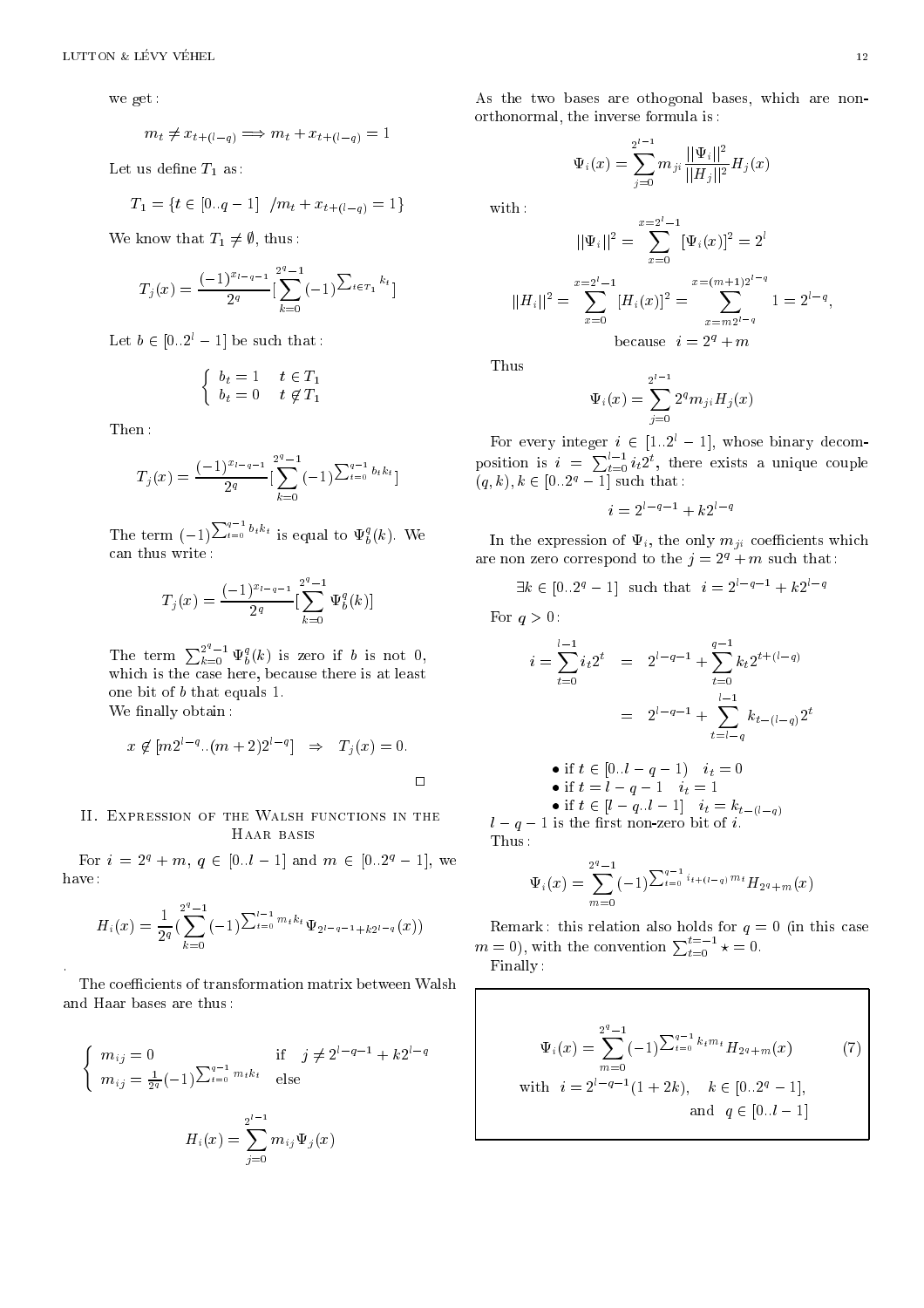# III. Expression of the Haar coefficients as a FUNCTION OF THE WALSH COEFFICIENTS AND **CONVERSELY**

For any function f defined on  $[0..2^l-1]$ , write:

$$
f(x) = \sum_{i=0}^{2^{l}-1} \omega_{i} \Psi_{i}(x) = \sum_{j=0}^{2^{l}-1} h_{j} H_{j}(x)
$$

with  $h_j = \frac{1}{2^{l-q}}$  $\sum_{x=0}^{2^{r}-1} f(x)H_j(x)$ and  $\omega_i = \frac{1}{2^l}$  $\sum_{\alpha}$   $\alpha$   $\alpha$  $x=0$  for  $\lambda$  if  $\lambda$  if  $\lambda$  if  $\lambda$ Thus :

$$
h_j = \frac{1}{2^{l-q}} \sum_{x=0}^{2^l-1} \left( \sum_{k=0}^{2^l-1} \omega_k \Psi_k(x) \right) H_j(x)
$$

Using the expression of  $H_j$  in the Walsh basis:

$$
h_{j} = \frac{1}{2^{l-q}} \sum_{x=0}^{2^{l}-1} (\sum_{k=0}^{2^{l}-1} \omega_{k} \Psi_{k}(x)) (\frac{1}{2^{q}} \sum_{v=0}^{2^{q}-1} (-1)^{\sum_{t=0}^{l-1} m_{t} v_{t}} \Psi_{2^{l-q}-1+v2^{l-q}}(x))
$$
  

$$
= \frac{1}{2^{l-q}} \frac{1}{2^{q}} \sum_{v=0}^{2^{q}-1} (-1)^{\sum_{t=0}^{l-1} m_{t} v_{t}} (\sum_{k=0}^{2^{l}-1} \omega_{k} \sum_{x=0}^{2^{l}-1} \Psi_{k}(x) \Psi_{2^{l-q}-1+v2^{l-q}}(x))
$$

The  $\Psi_j$  form an othogonal basis:

$$
\sum_{x=0}^{2^l-1} \Psi_i(x)\Psi_j(x) = \begin{cases} 2^l & \text{if } i=j\\ 0 & \text{else} \end{cases}
$$

We obtain :

$$
h_j = \sum_{v=0}^{2^q-1} (-1)^{\sum_{t=0}^{l-1} m_t v_t} \omega_{2^{l-q-1}+v2^{l-q}}
$$
  
with  $j = 2^q + m$ 

We now move to the Walsh coefficients:

$$
\omega_i = \frac{1}{2^l} \sum_{x=0}^{2^l - 1} f(x) \Psi_i(x) \quad \text{with} \quad i = 2^{l - q - 1} (1 + 2k)
$$

$$
\omega_i = \frac{1}{2^l} \sum_{x=0}^{2^l - 1} \left( \sum_{v=0}^{2^l - 1} h_v H_v(x) \right) \Psi_i(x)
$$

$$
\omega_i = \frac{1}{2^l} \sum_{x=0}^{2^l-1} \left( \sum_{v=0}^{2^l-1} h_v H_v(x) \right) \left( \sum_{m=0}^{2^q-1} (-1)^{\sum_{t=0}^{q-1} m_t k_t} H_{2^q+m}(x) \right)
$$

$$
\omega_i = \frac{1}{2^l} \left( \sum_{m=0}^{2^l-1} (-1)^{\sum_{t=0}^{q-1} m_t k_t} \sum_{v=0}^{2^l-1} h_v \sum_{x=0}^{2^l-1} H_v(x) H_{2^q+m}(x) \right)
$$

$$
\omega_i = \frac{1}{2^q} \sum_{m=0}^{2^q - 1} h_{2^q + m}(-1) \sum_{t=0}^{q-1} m_t k_t
$$
  
with  $i = 2^{l-q-1} (1 + 2k)$ 

# IV. Computation of the Haar adjusted **COEFFICIENTS**

Let :

$$
f(x) = \sum_{i=0}^{2^{l}-1} \omega_{i} \Psi_{i}(x) = \sum_{j=0}^{2^{l}-1} h_{j} H_{j}(x)
$$

and :

$$
f'(x) = \sum_{i=0}^{2^{l}-1} \omega'_{i} \Psi_{i}(x) = \sum_{j=0}^{2^{l}-1} h'_{j} H_{j}(x)
$$

We write :

$$
i = 2^{l-q-1} (1 + 2k), q \in [0..l - 1], k \in [0..2^q - 1]
$$
  
\n
$$
j = 2^q + m, q \in [0..l - 1], m \in [0..2^q - 1].
$$
  
\nThen:

$$
f'(x) = \omega'_0 + \sum_{q=0}^{l-1} \sum_{k=0}^{2^q-1} \omega'_i \sum_{m=0}^{2^q-1} (-1)^{\sum_{t=0}^{q-1} m_t k_t} H_{2^q+m}(x)
$$
  
=  $h'_0 + \sum_{q=0}^{l-1} \sum_{m=0}^{2^q-1} h'_{2^q+m} H_{2^q+m}(x)$ 

In the following, the subscript t indicates the t<sup>11</sup> bit of<br>the binary decomposition, i.e.  $k = \sum_{t=0}^{t=l-1} k_t 2^t$ ,  $m = \sum_{t=0}^{t=l-1} m_t 2^t$ , etc...

$$
f'(x) = h'_0 + \sum_{q=0}^{l-1} \sum_{m=0}^{2^q-1} h'_{2^q+m} H_{2^q+m}(x)
$$
  
=  $\omega'_0 + \sum_{q=0}^{l-1} \sum_{m=0}^{2^q-1} \left[ \sum_{k=0}^{2^q-1} \omega'_{2^{l-q-1}(1+2k)}(-1) \sum_{t=0}^{q-1} m_t k_t \right]$   
 $H_{2^q+m}(x)$ 

$$
h'_{2^{q}+m} = \sum_{k=0}^{2^{q}-1} \omega'_{2^{l-q-1}(1+2k)}(-1)^{\sum_{t=0}^{q-1} m_t k_t}
$$

(we have:  $\omega_0 = \omega_0 = n_0 = n_0$ ) Using the expression of the  $\omega_i$  (equation (3)):

$$
\omega'_{2^{l-1}}=\omega_{2^{l-1}}(1-2p_m)=h'_1
$$

thus :

for  $q=0$  :

$$
h_1' = h_1(1-2p_m)
$$

 $\overline{\phantom{a}}$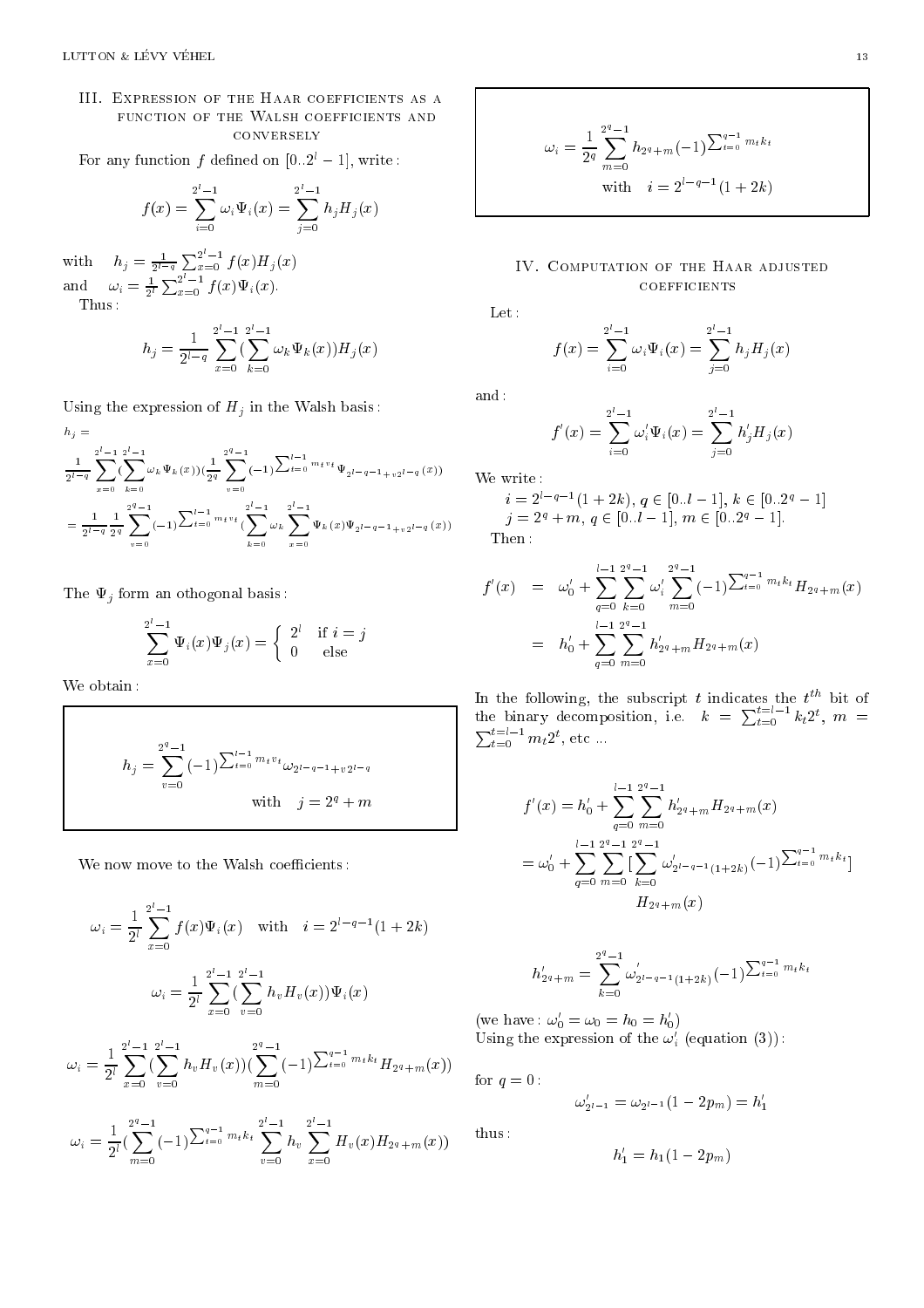for  $q > 0$ :

$$
h'_{2^{q}+m} = \sum_{k=0}^{2^{q}-1} \qquad \omega_{2^{l-q-1}(1+2k)}(-1)^{\sum_{t=0}^{q-1} m_{t}k_{t}}
$$

$$
[1-p_{c}\frac{\delta(2^{l-q-1}(1+2k))}{l-1} - 2p_{m}\mathcal{O}(2^{l-q-1}(1+2k))]
$$

Then :

$$
h'_{2^{q}+m} = \sum_{k=0}^{2^{q}-1} \sum_{m'=0}^{2^{q}-1} \qquad h_{2^{q}+m'} \frac{(-1)^{\sum_{t=0}^{q-1} (m_{t}+m'_{t})k_{t}}}{2^{q}}
$$

$$
[1-p_{c} \frac{\delta(2^{l-q-1}(1+2k))}{l-1} - 2p_{m} \mathcal{O}(2^{l-q-1}(1+2k))]
$$

$$
h'_{2^{q}+m} = \frac{1}{2^{q}} \sum_{k=0}^{2^{q}-1} \left[1 - p_{c} \frac{\delta(2^{l-q-1}(1+2k))}{l-1} - 2p_{m} \mathcal{O}(2^{l-q-1}(1+2k))\right]
$$
  

$$
- \sum_{m'=0}^{2^{q}-1} h_{2^{q}+m'}(-1) \sum_{t=0}^{q-1} {m_{t}+m'_{t}}_{k_{t}}
$$

 $\bullet$  It is obvious that :  $(1+2K)$ )  $= 0$   $(K) + 1$  $\sigma$  (k) being the position of the last non-zero bit of k. For  $\kappa = 0$ , we have  $\sigma(z - 1) = 0$ , we thus define:  $(0) = -1$ 

 $\bullet$  We also have:  $\mathcal{O}(2^{l-q-1}(1+2k)) = 1 + \mathcal{O}(k)$  $n_{2q+m}$  unus becomes :

$$
h'_{2^{q}+m} = \frac{1}{2^{q}} \sum_{m'=0}^{2^{q}-1} h_{2^{q}+m'} \sum_{k=0}^{2^{q}-1} \left[1 - p_{c} \frac{\delta^{*}(k) + 1}{l - 1} - 2p_{m}(1 + \mathcal{O}(k))\right] - 2p_{m}(1 + \mathcal{O}(k))
$$

$$
(-1)^{\sum_{t=0}^{q-1} (m_{t} + m'_{t})k_{t}}
$$

and finally:

$$
h'_{2^{q}+m} =
$$
  
\n
$$
h_{2^{q}+m}(1 - \frac{p_c}{l-1} - 2p_m)
$$
  
\n
$$
- \frac{p_c}{2^{q}(l-1)} \sum_{m'=0}^{2^{q}-1} h_{2^{q}+m'} \sum_{k=0}^{2^{q}-1} \delta^{*}(k)(-1) \sum_{t=0}^{q-1} (m_t + m'_t) k_t
$$
  
\n
$$
- \frac{2p_m}{2^{q}} \sum_{m'=0}^{2^{q}-1} h_{2^{q}+m'} \sum_{k=0}^{2^{q}-1} \mathcal{O}(k)(-1) \sum_{t=0}^{q-1} (m_t + m'_t) k_t
$$

Let us define  $\Delta(m, m)$  and  $\mathcal{O}(m, m)$  as:

$$
\Delta(m, m') = \sum_{k=0}^{2^q-1} \delta^*(k)(-1)^{\sum_{t=0}^{q-1} (m'_t + m_t)k_t}
$$
  
= -1 +  $\sum_{k=1}^{2^q-1} \delta^*(k)(-1)^{\sum_{t=0}^{\delta^*(k)} (m'_t + m_t)k_t}$ 

and

$$
\mathcal{O}(m, m') = \sum_{k=0}^{2^q-1} \mathcal{O}(k)(-1)^{\sum_{t=0}^{q-1} (m'_t + m_t)k_t}
$$
  
= 
$$
\sum_{k=0}^{2^q-1} \sum_{t=0}^{q-1} k_t |(-1)^{\sum_{t=0}^{q-1} (m'_t + m_t)k_t}
$$

Write  $k = 2^d + b$ , or :

$$
k = 2d + \sum_{t=0}^{d-1} b_t 2t,
$$
  
thus 
$$
\delta^*(k) = d
$$

 $\vee$  computation of  $\triangle(m, m)$ :

 $\Delta(m, m)$ 

 $-\frac{1}{2}$ 

$$
= -1 + \sum_{d=0}^{q-1} \sum_{b=0}^{2^d-1} d(-1)^{\sum_{t=0}^{q-1} (m'_t + m_t)k_t}
$$
  
= -1 +  $\sum_{d=0}^{q-1} d(-1)^{m'_d + m_d} \sum_{b=0}^{2^d-1} (-1)^{\sum_{t=0}^{q-1} (m'_t + m_t) b_t}$ 

 $\sum_{b=0}^{2^{n}-1}(-1)$  $\Box a-1$  $t = 0$ <sup> $(m_t + m_t)$ ot</sup> corresponds to:  $2^{\circ} - 1$ - -

 $\Psi_{m}^{(0)}(\theta)\Psi_{m'}^{(0)}=$ and the contract of the contract of :  $\sigma$  if the first a bits of m and m z" else

where  $\Psi_m$  is the restriction of the  $m^{\text{th}}$  walsh function on  $a$  dits, i.e. to the set  $[0..2^{\circ}-11^{\circ}-1]$  hus :

- 1. If  $v \in [0..q-1]$   $m_t \neq m_t$  then  $\Delta(m, m) = -1$
- 2. if  $m = m'$  then  $\Delta(m, m') = -1 + \sum_{d=0}^{q-1} d2^d = 1 +$  $q2^q - 2^{q+1}$
- 3. Let us define u such that  $\forall t \in [0..u-1], m_t = m_t$ , and  $m_u \neq m_u$  (i.e.  $m_u + m_u = 1$ ). Then:

$$
\Delta(m, m') = -1 + \sum_{d=0}^{q-1} d(-1)^{m_d + m'_d} \sum_{b=0}^{2^d - 1} [\Psi_m^d(b) \Psi_{m'}^d(b)]
$$

$$
\Delta(m, m') = -1 + \sum_{d=0}^{u-1} d(-1)^{m'_d + m_d} \left[ \sum_{b=0}^{2^d - 1} \Psi_m^d(b) \Psi_{m'}^d(b) \right]
$$
  
+u(-1)^{m'\_u + m\_u} \left[ \sum\_{b=0}^{2^u - 1} \Psi\_m^u(b) \Psi\_{m'}^u(b) \right]  
+ \sum\_{d=u+1}^{q-1} d(-1)^{m'\_d + m\_d} \left[ \sum\_{b=0}^{2^d - 1} \Psi\_m^d(b) \Psi\_{m'}^d(b) \right]

$$
\Delta(m, m') = -1 + \sum_{d=0}^{u-1} d2^d - u2^u = 1 - 2^{u+1}
$$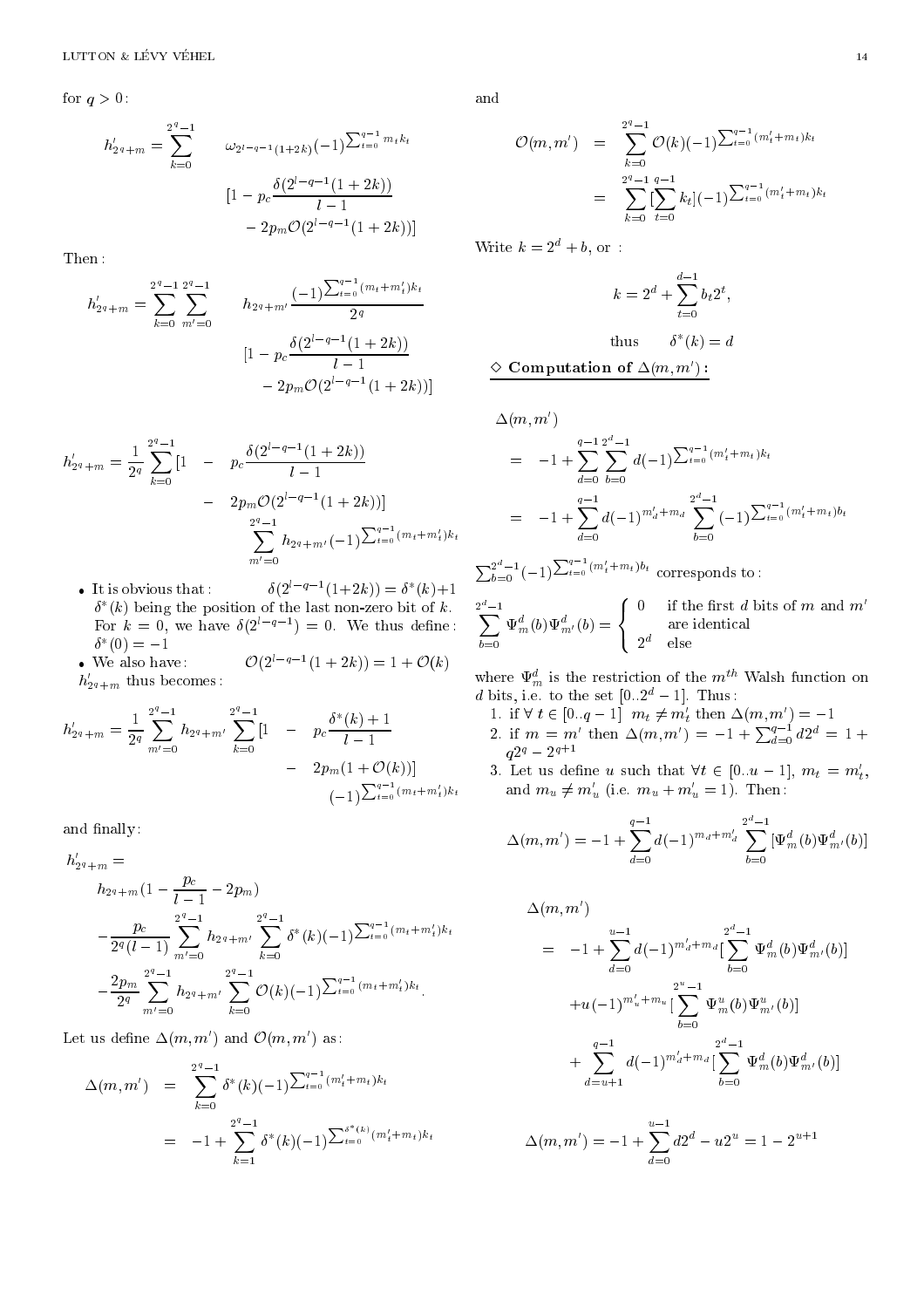Finally: denoting u the integer such that  $\forall t \in [0..u-1]$  $1, m_t = m_t$  and  $m_u \neq m_u$ , the three cases above are summarized as :

if 
$$
u \in [0..q-1]
$$
  $\longrightarrow$   $\Delta(m,m') = 1 - 2^{u+1}$   
if  $u = q$   $\longrightarrow$   $\Delta(m,m') = 1 + q2^q - 2^{q+1}$   
(i.e.  $m = m'$ )

### $\vee$  Computation of  $O(m, m)$ :

1. If  $m = m$  :  $(-1)$  $\Box a-1$  $t_{t=0}$ <sup> $(m_t+m_t)\kappa_t = 1$ , and:</sup> O(m; m) =  $2^4 - 1$  $\sim$   $\sim$   $\sim$   $\sim$ 

Set  $s = \mathcal{O}(k)$ , with  $k \in [0..2^q - 1]$ . We obtain:

$$
\mathcal{O}(m, m) = \sum_{s=0}^{q} C_q^s s = q 2^{q-1}
$$

2. If  $\forall t \in [0..q = 1]$   $m_t \neq m_t$ :

$$
\mathcal{O}(m, m') = \sum_{k=0}^{2^q - 1} \mathcal{O}(k)(-1)^{\mathcal{O}(k)} = \sum_{s=0}^q C_q^s (-1)^s = 0
$$

3. In the general case, we have :

$$
\mathcal{O}(m, m') = \sum_{t=0}^{q-1} (-1)^{m_t + m'_t} \prod_{v=0, v \neq t}^{q-1} (1 + (-1)^{m_v + m'_v}) \quad (8)
$$

#### Proof:

For  $q = 1$ , this equality is obvious, and we prove the formula by induction : suppose it is true for  $q$ , then :

$$
\forall m, m' \in [0..2^{q+1}]
$$
  

$$
\mathcal{O}^{q+1}(m, m') = \sum_{k=0}^{2^{q+1}-1} \sum_{t=0}^{q} k_t (-1)^{\sum_{t=0}^{q} (m_t + m'_t)k_t}
$$
  

$$
\mathcal{O}^{q+1}(m, m') = \sum_{k=0}^{2^{q}-1} \sum_{t=0}^{q} k_t (-1)^{\sum_{t=0}^{q} (m_t + m'_t)k_t}
$$
  

$$
+ \sum_{k=2^{q+1}-1}^{2^{q+1}-1} \sum_{t=0}^{q} k_t (-1)^{\sum_{t=0}^{q} (m_t + m'_t)k_t}
$$

In the term  $\sum_{k=2q}^{2^{2n}-1}$  $\sum_{t=0}^{q} k_t(-1)$  $\nabla$ In the term  $\sum_{t=0}^{2^{q+1}-1} \sum_{t=0}^{q} k_t(-1) \frac{\sum_{t=0}^{q} (m_t+m_t)\kappa_t}{\sum_{t=0}^{q} k_t(-1)}$ , i.e.  $k_t = f_t$   $\forall t \in [0..q-1].$ 

$$
\mathcal{O}^{q+1}(m, m') = \mathcal{O}^q(m, m') +
$$
  

$$
(-1)^{m_q + m'_q} \sum_{f=0}^{2^q - 1} (1 + \sum_{t=0}^{q-1} f_t)(-1) \sum_{t=0}^{q-1} (m_t + m'_t) f_t
$$

$$
\mathcal{O}^{q+1}(m, m') = \mathcal{O}^{q}(m, m') + (-1)^{m_q + m'_q} \mathcal{O}^{q}(m, m')
$$
  
+ 
$$
(-1)^{m_q + m'_q} \sum_{f=0}^{2^q - 1} (-1)^{\sum_{t=0}^{q-1} (m_t + m'_t) f_t}
$$

We have to prove that :

$$
\sum_{f=0}^{2^q-1} (-1)^{\sum_{t=0}^{q-1} (m_t + m'_t) f_t} = \prod_{v=0}^{q-1} (1 + (-1)^{m_v + m'_v})
$$

Define  $S_q = \sum_{f=0}^{2^q-1} (-1)^{\sum_{t=0}^{q-1} (m_t + m'_t) f_t}$ .  $\sum_{q=1}$  $t=0$ <sup> $(m_t+m_t)$ t</sup>. Then

$$
S_{q+1} = \sum_{f=0}^{2^{q+1}-1} (-1)^{\sum_{t=0}^{q} (m_t + m'_t) f_t}
$$
  
\n
$$
= \sum_{f=0}^{2^{q}-1} (-1)^{\sum_{t=0}^{q} (m_t + m'_t) f_t}
$$
  
\n
$$
+ \sum_{f=2^{q}}^{2^{q+1}-1} (-1)^{\sum_{t=0}^{q} (m_t + m'_t) f_t}
$$
  
\n
$$
= S_q + (-1)^{m_q + m'_q} S_q = (1 + (-1)^{m_q + m'_q}) S_q
$$

we thus obtain for  $O_{\mathcal{F}}$  (m, m):

$$
\mathcal{O}^{q+1}(m, m') = \mathcal{O}^{q}(m, m')(1 + (-1)^{m_q + m'_q})
$$
  
+  $(-1)^{m_q + m'_q} \prod_{v=0}^{q-1} (1 + (-1)^{m_v + m'_v})$   
= 
$$
\sum_{t=0}^{q-1} (-1)^{m_t + m'_t} \prod_{v=0, v \neq t}^{q} (1 + (-1)^{m_v + m'_v})
$$
  
+  $(-1)^{m_q + m'_q} \prod_{v=0, v \neq t}^{q-1} (1 + (-1)^{m_v + m'_v})$ 

Now:

- If  $m = m'$ :  $\forall t \quad (-1)^{m_t+m_t} = 1$  then:  $\mathcal{O}(m, m') =$  $\Box a - 1$  $\prod_{v=0}^{q-1} u \neq t^2 = q 2^{q-1}$
- $\bullet$  Let  $u$  be the number of bits where  $m$  and  $m$  allier: if  $u = 1$ , then:

 ${ }^{+}\exists t_0$  such that  $m_{t_0} + m_{t_0} = 1$ <br>
and then  $(1 + (-1)^{m_{t_0} + m'_{t_0}}) = 0$ ,  $= v t \neq t_0$   $m_t + m_t = 0$  or 2 and then all the terms  $v_{v=0,v\neq t}^{q-1}(1+(-1)^{m_v+m_v})=0$ 

Thus

$$
\mathcal{O}(m, m') = (-1)^{m_{t_0} + m'_{t_0}} \prod_{v=0, v \neq t_0}^{q-1} (1 + (-1)^{m_v + m'_v})
$$
  
= -2<sup>q-1</sup>

If  $u > 1$ , let  $T_u$  be the subset of  $[0..q-1]$  such that  $t \in T_u$  in  $m_t + m_t = 1$ . Then:

if 
$$
t \in T_u
$$
  $m_t + m'_t = 1$ ,  
and  $[(1 + (-1)^{m_t + m'_t})] = 0$   
if  $t \notin T_u$   $m_t + m'_t = 0$  or 2,  
and  $[(1 + (-1)^{m_t + m'_t})] = 2$